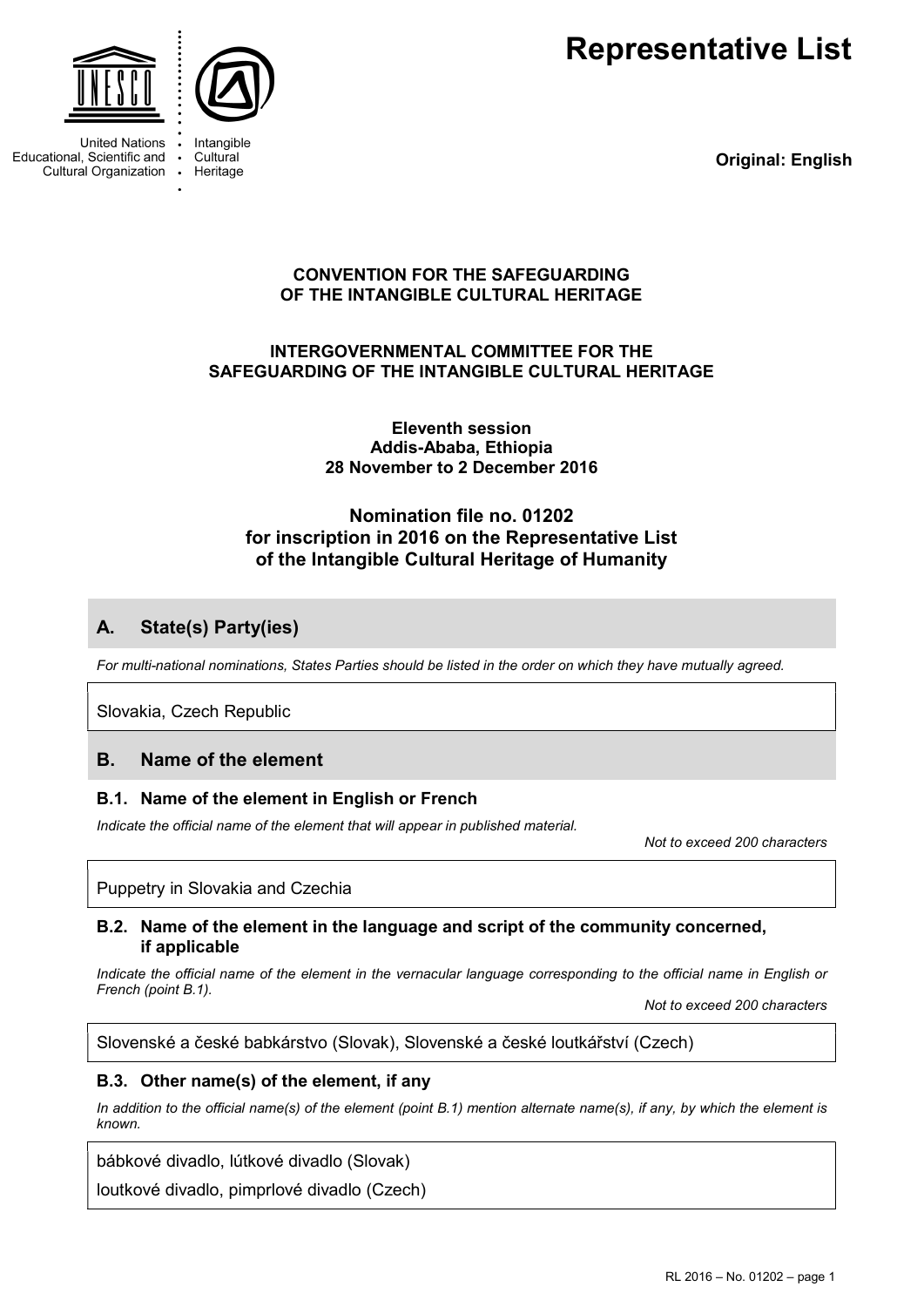### C. Name of the communities, groups or, if applicable, individuals concerned

Identify clearly one or several communities, groups or, if applicable, individuals concerned with the nominated element.

Not to exceed 150 words

Slovak and Czech puppetry communities whose representatives signed the consent to the nomination on their behalf (see section 4.b).

## D. Geographical location and range of the element

Provide information on the distribution of the element within the territory(ies) of the submitting State(s), indicating if possible the location(s) in which it is centred. Nominations should concentrate on the situation of the element within the territories of the submitting States, while acknowledging the existence of same or similar elements outside their territories, and submitting States should not refer to the viability of such intangible cultural heritage outside their territories or characterize the safeguarding efforts of other States.

Not to exceed 150 words

The Slovak and Czech Puppetry (hereinafter referred to just as "the element") covers the entire territory of both States. In the Slovak Republic, it is mainly concentrated in the western part of the State (Bratislava, Nitra), in Central Slovakia (Banská Bystrica, Zvolen, Žilina, Modrý Kameň) and in Eastern Slovakia (Košice). In the Czech Republic, it is concentrated especially in the territory of Eastern Bohemia. Furthermore, it is represented in Prague and in parts of Southern Bohemia, Western Bohemia (Plzeň) and Northern Bohemia (Liberec region).

## E. Contact person for correspondence

### E.1. Designated contact person

Provide the name, address and other contact information of a single person responsible for all correspondence concerning the nomination. For multi-national nominations provide complete contact information for one person designated by the States Parties as the main contact person for all correspondence relating to the nomination.

| Title (Ms/Mr, etc.): Mr        |                                                                        |
|--------------------------------|------------------------------------------------------------------------|
|                                | Family name: Prof. Hamar, PhD                                          |
| Given name:                    | Jurai                                                                  |
| Institution/position:          | Director General, SLUK - The Slovak State Traditional Dance Company    |
|                                | (CTĽK – Slovak Intangible Heritage Centre)                             |
| Address:                       | Balkánska 31, 853 08 Bratislava, Slovak Republic                       |
| Telephone number:              | +421 2 204 78 235                                                      |
| E-mail address:                | juraj.hamar@sluk.sk                                                    |
| Other relevant<br>information: | Chairman of the Council of Ministry of Culture for Safeguarding of ICH |

### E.2. Other contact persons (for multi-national files only)

Provide below complete contact information for one person in each submitting State, other than the primary contact person identified above.

| <b>Slovak Republic:</b>                                                                 |
|-----------------------------------------------------------------------------------------|
| Name and title of contact person:                                                       |
| Mr. Ján Paprčka                                                                         |
| Director of Intangible Cultural Heritage and Disadvantaged Population Groups Department |
| Ministry of Culture of the Slovak Republic                                              |
| Address:                                                                                |
| Námestie SNP 33, 813 31 Bratislava, Slovak Republic                                     |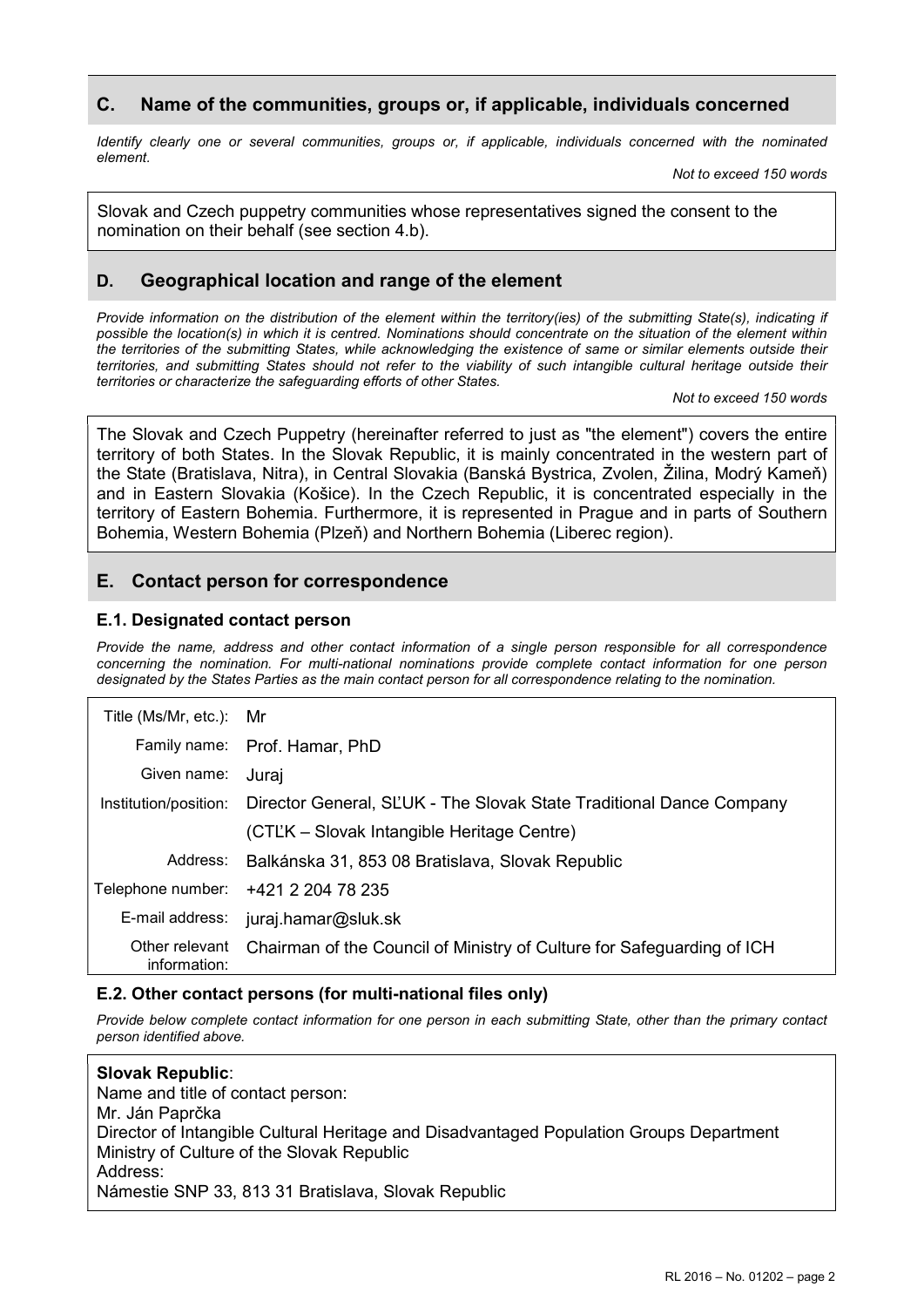Phone number: +421 2 20 482 408 +421 2 204 82 476 E-mail: jan.paprcka@culture.gov.sk

Czech Republic: Name and title of contact person: Ms. Lenka Lázňovská Director of the National Information and Consulting Centre for Culture (NIPOS) Address: Fügnerovo nám. 5, 120 21 Praha 2 , Czech Republic Phone Number: +420 221 507 935 E-mail: laznovska@nipos-mk.cz

# 1. Identification and definition of the element

For Criterion R.1, the States shall demonstrate that 'the element constitutes intangible cultural heritage as defined in Article 2 of the Convention'.

Tick one or more boxes to identify the domain(s) of intangible cultural heritage manifested by the element, which might include one or more of the domains identified in Article 2.2 of the Convention. If you tick 'other(s)', specify the domain(s) in brackets.

 $\boxtimes$  oral traditions and expressions, including language as a vehicle of the intangible cultural heritage

 $\boxtimes$  performing arts

 $\boxtimes$  social practices, rituals and festive events

 $\Box$  knowledge and practices concerning nature and the universe

 $\boxtimes$  traditional craftsmanship

 $\Box$  other(s) ( )

This section should address all the significant features of the element as it exists at present.

The Committee should receive sufficient information to determine:

- a. that the element is among the 'practices, representations, expressions, knowledge, skills as well as the instruments, objects, artefacts and cultural spaces associated therewith —';
- b. 'that communities, groups and, in some cases, individuals recognize [it] as part of their cultural heritage';
- c. that it is being 'transmitted from generation to generation, [and] is constantly recreated by communities and groups in response to their environment, their interaction with nature and their history';
- d. that it provides communities and groups involved with 'a sense of identity and continuity'; and
- e. that it is not incompatible with 'existing international human rights instruments as well as with the requirements of mutual respect among communities, groups and individuals, and of sustainable development'.

Overly technical descriptions should be avoided and submitting States should keep in mind that this section must explain the element to readers who have no prior knowledge or direct experience of it. Nomination files need not address in detail the history of the element, or its origin or antiquity.

(i) Provide a brief summary description of the element that can introduce it to readers who have never seen or experienced it.

Not fewer than 150 or more than 250 words

The puppet theatre performed in the Slovak or Czech languages, perceived as a phenomenon in all its historical forms and in a variety of expressions, blends, in a syncretic manner, dramatic, dramaturgic, staging, rendering, stage designing, graphic and music skills.

At the heart of the puppet theatre, there is a performance where theatrical roles are played by iconic symbols – the puppets (mostly made of wood) – of real or imaginary characters,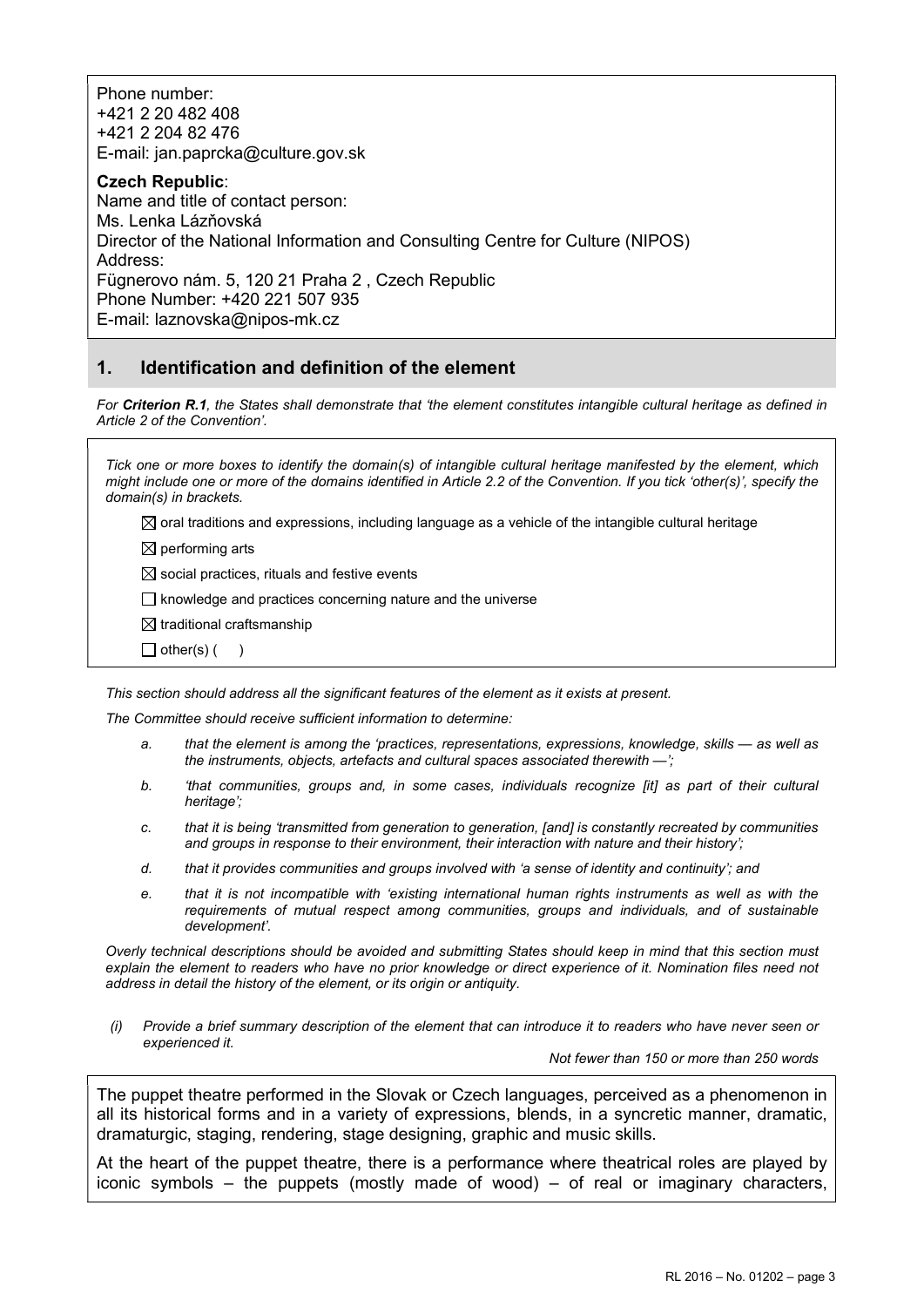sometimes also animals or objects that, in the real time of the performance, manifest their living nature by movement or, as the case may be, by speech; they are animated visibly or invisibly and they are controlled by various mechanisms by one or more puppeteers.

The element forms an integral part of the Slovak and Czech domestic theatrical and literary traditions. Families of travelling puppeteers acted as the initial bearers of this element since approximately the mid-18th century; their productions represented the very first contact of broader popular strata with theatrical culture. In the late 18th century, due to its involvement in the national awareness process, the element took a peculiar form that in many aspects differed from puppet theatres in other cultural communities. The initial, de facto, international repertoire underwent a folklorisation process and, gradually, it absorbed domestic linguistic and thematic elements. The archetypal comic character is represented by Gašparko (the SR) or Kašpárek (the CR). Among the characters, local figures appeared, namely comic and rustic types with distinctive characteristics and appearance, such as Škrhola, Trčka and others.

The element is closely linked to craftsmanship (wood carving, puppet painting and costume making, scenery painting) and often also with folk rituals and festive events (feast days, markets, fairs).

Due to the transmission of skills and experience, but also of the objects themselves (puppets, sceneries, stages etc.) from generation to generation, the element has an extremely strong and solid tradition. Today's puppet shows have many different forms and draw on the best of the puppetry tradition.

Who are the bearers and practitioners of the element? Are there any specific roles or categories of persons with special responsibilities for the practice and transmission of the element? If yes, who are they and what are their responsibilities?

#### Not fewer than 150 or more than 250 words

The bearers of the element include performers, puppet theatre playwrights and puppet makers (woodcarvers). The users include puppet show spectators, often families with children. Often, it is precisely the puppet theatre where the first contact of the children is made with the theatrical representation of the world and of human relations through theatrical fiction and symbols.

Furthermore, the users in both republics include sites of remembrance which systematically engage in the preservation of artefacts associated with the nominated element, its documentation and presentation, as well as in its scientific examination. They include specialised museum of puppets, science and art museums, local museums and other scientific research institutions.

In both countries, the responsibility for the safeguarding (presentation and transmission) of the element is borne in particular by the bearers of the element, i.e. the puppeteers; for details, please see section 1(iii), and of public authorities, particularly at the local and regional levels, whose statutory responsibility is to create conditions to satisfy the cultural needs of the citizens.

(iii) How are the knowledge and skills related to the element transmitted today?

Not fewer than 150 or more than 250 words

Skills related to puppetry are especially transmitted by spontaneous learning, imitation and practice during the natural generational replacement of the members of communities of performers. In Slovakia, this process is further deepened by the fact that the nuclei of the bearers of the elements are formed by traditional puppetry dynasties, within the scope of which this transmission takes place.

Puppets are also used in the educational process in families where the puppet plays the role of a means of education and a toy at the same time. For the same purpose, industrially produced "paper theatres" are used. In the Czech Republic, this phenomenon is a manifestation of the renewed tradition from the first third of the 20th century.

Another way of transmission takes place by nonformal art education through workshops held in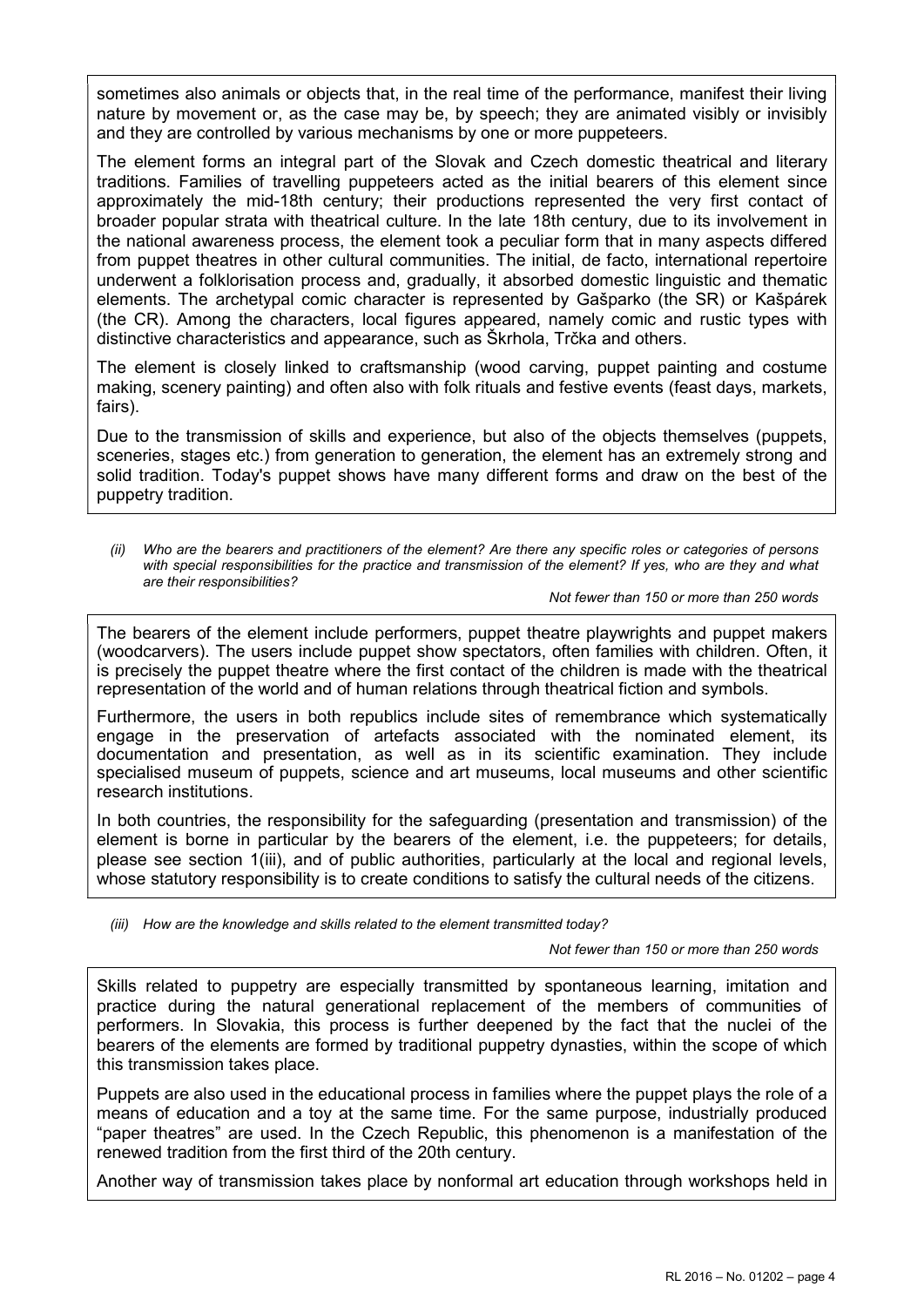particular by nongovernmental non-profit organisations concerned or by education at elementary music and arts schools. Their pupils and students, even if they are not systematically trained to become professional performers, develop their talents by acquiring the know-how of the relevant element. (In both countries, elementary music and arts schools provide education, on a voluntary basis, that is supplementary to the education provided by compulsory elementary schools.)

(iv) What social functions and cultural meanings does the element have today for its community?

Not fewer than 150 or more than 250 words

The demographic picture of both republics is characterized by the predominance of small municipalities with up to five thousand inhabitants. In this environment, the puppet theatre is an art for the local community, to which it conveys a vision of the world and a humanist message in terms of identification of the traditional ethical standards and values (the good, the evil, the truth, the lie etc.) and it teaches the understanding of the language of art. In this sense, it constitutes a part of an enculturing process; it is all the more efficient as it takes the form of a popular traditional folk entertainment for children and families with children. However, the practice of the element also exists independently on organized communities of performers, namely in families where children often play puppet theatre by themselves or with their parents. Especially in children, the shared experience of a theatre performance no doubt helps to embrace fundamental values and standards.

It also plays an important socialization role in the communities of performers. When playing puppet theatre, their members develop as creative thinkers, they learn about the principles of cooperation and communication both with each other and with the communities of the spectators, and the sense of their social identification is strengthened.

Puppetry is a continuation of more than a two hundred-year-old common folk tradition and it is part of the culture and of the cultural life in both republics also on the "supralocal" level (i.e. regular festivals, permanent puppet theatres). Bilateral events contribute to mutual language comprehension between the Czechs and the Slovaks.

The importance of this traditional element can also be documented on the way how it overlaps with other artistic disciplines (e.g. puppet film and other audiovisual productions)

(v) Is there any part of the element that is not compatible with existing international human rights instruments or with the requirement of mutual respect among communities, groups and individuals, or with sustainable development?

Not fewer than 150 or more than 250 words

Some character types and some traditional plots of the older repertoire of folk puppet plays (especially from the 19th century and the first third of the 20th century) sometimes involved exaggeration resulting from a naive and simplified interpretation of the life and customs of, for example, rural areas of that time. Its compatibility with today's human rights standards and mutual respect between communities and groups, especially ethnic and religious ones, and with the dignity of human beings raises certain doubts. However, these plots are not subject to the nomination. The current repertoire and practice of the communities of performers now fully meet these standards. Furthermore, the current legislation in both republics fully guarantees human rights with penalties imposed for noncompliance, in accordance with the requirement of mutual respect between communities, social groups and individuals.

At present, there is no part of the element that would be incompatible with existing international human rights instruments or with sustainable development.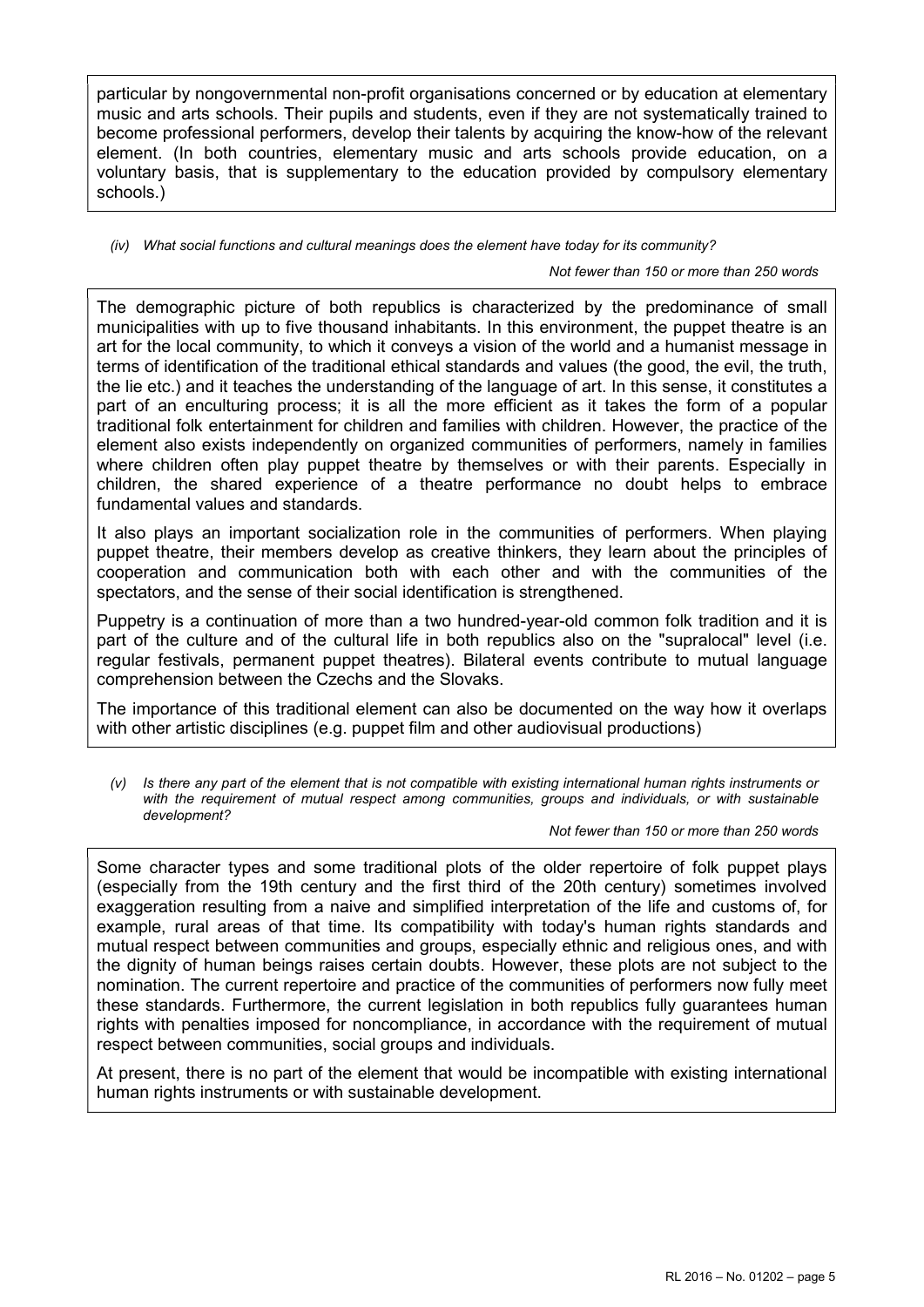# 2. Contribution to ensuring visibility and awareness and to encouraging dialogue

For Criterion R.2, the States shall demonstrate that 'Inscription of the element will contribute to ensuring visibility and awareness of the significance of the intangible cultural heritage and to encouraging dialogue, thus reflecting cultural diversity worldwide and testifying to human creativity'. This criterion will only be considered to be satisfied if the nomination demonstrates how the possible inscription will contribute to ensuring visibility and awareness of the significance of the intangible cultural heritage in general, and not only of the inscribed element itself, and to encouraging dialogue which respects cultural diversity.

(i) How can inscription of the element on the Representative List contribute to the visibility of the intangible cultural heritage in general and raise awareness of its importance at the local, national and international levels?

Not fewer than 100 or more than 150 words

Based on their previous experience, both States note that the possible inscription of the element on the Representative List of the Intangible Cultural Heritage (hereinafter referred to just as the Representative List) will capture the attention of the media and, consequently, of the public: in the first stage, to the nominated element and to the Representative List and, in the second stage, to the subject of the intangible cultural heritage as a whole will be involved. Improving the awareness of the cultural diversity of the world will also create interest of the international community in its safeguarding.

At the national, regional and local levels, the inscription will inspire a sense of permanent pride over the international recognition of a locally performed element and this pride will then trigger curiosity about other elements on the Representative List.

Furthermore, in the eyes of the public, the potential inscription of the element will confirm the legitimacy of the current position of both national ministries on the outstanding value of the nominated element in the context of the entire national intangible cultural heritage and the validity of both adopted national cultural policies on the intangible cultural heritage and of grant schemes especially devised to enhance the safeguarding the intangible cultural heritage.

(ii) How can inscription encourage dialogue among communities, groups and individuals?

Not fewer than 100 or more than 150 words

The communication within the community of the performers and the spectators, and between both communities is a natural part of the practice of the element. The communication between the spectators, especially children, and the artists manipulating the puppets represents a traditional feature of puppet theatre in both States (e.g. the children loudly comment on the behaviour of the characters, they address them directly, they warn them against danger, etc.).

Conveying generally valid ethical values and standards gives great potential to the element to increase the understanding and the sense of belonging also between communities which are part of different cultural and geographical spheres. This is confirmed at specialised international festivals, where the reactions of the spectators clearly show that they understood the message conveyed by the element. Such festivals are held in both countries.

Although in 1993, Czechoslovakia split into two independent republics, due to language similarity and a common puppetry tradition the cooperation of the bearers of the elements from both republics continues. Exchanges of troupes are organised. Communities of performers from both republics continue performing at international festivals and in other countries, thus contributing to the understanding of cultural diversity. Their productions are also shown at festivals dedicated to other artistic disciplines (e.g. music, folklore), thereby enriching the interdisciplinary dialogue.

(iii) How can inscription promote respect for cultural diversity and human creativity?

Not fewer than 100 or more than 150 words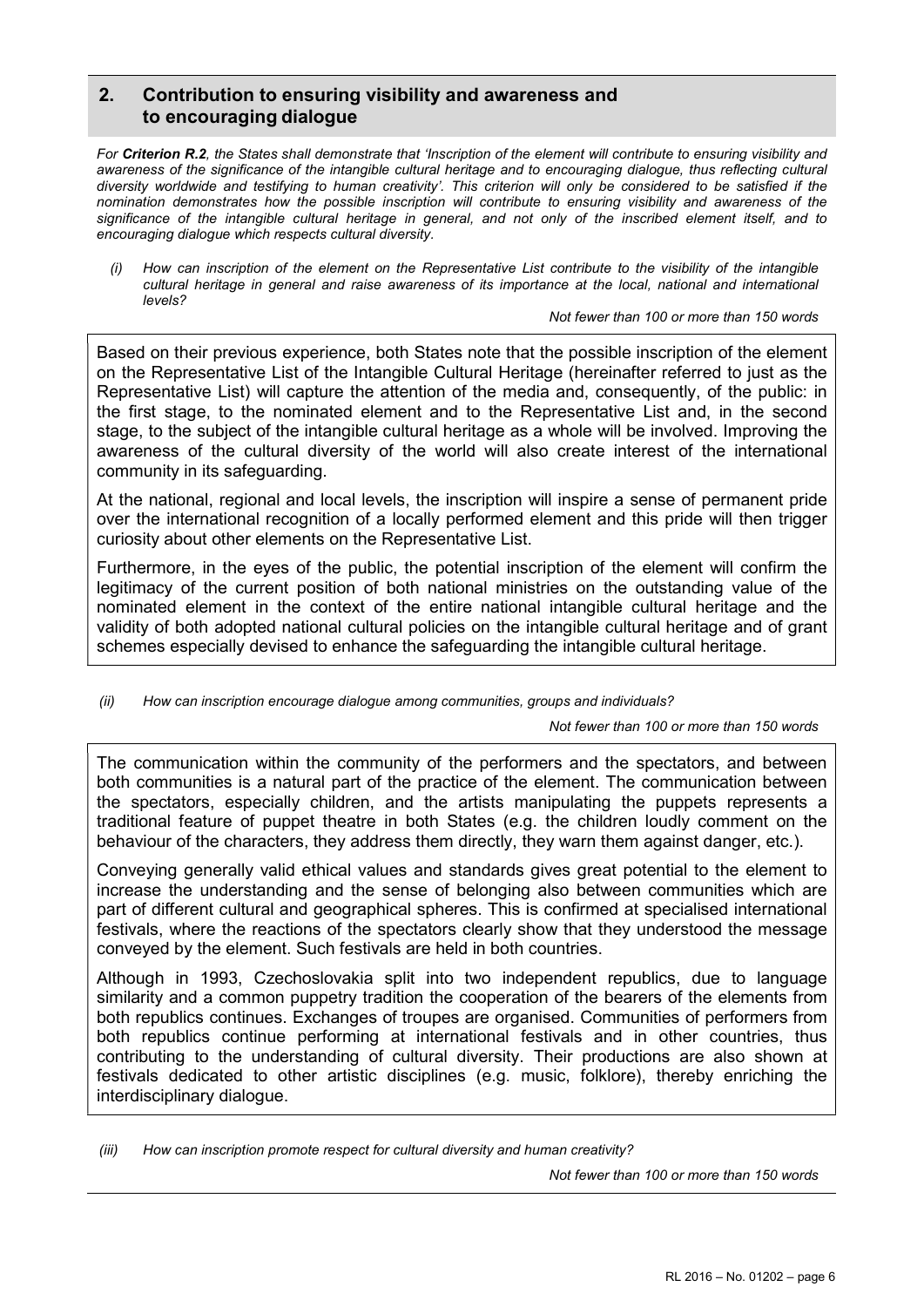The element sparks creativity in other fields of culture, for example in literature, art and crafts, film, and, conversely, it is inspired by them.

In its current form, influences of both traditional local folk culture and the cultures of other nations may be observed. The variety of forms in which it exists, such as the textual, dramaturgic and graphic forms, in combination with directing approaches, is in itself an evidence of cultural diversity, as well as of the diversity of the conveyed contents.

Puppetry productions are also featured at festivals of other artistic disciplines (e.g. musical, literary, folklore festivals and festivals of other theatrical genres), thereby enriching the dialogue between the represented cultures.

The element with its specific features (i.e. theatricality, stylisation and comedy-like nature) contributes to the internal diversity of the phenomenon of world puppet theatre. Therefore, its safeguarding helps preserving the diversity of the forms of expressions of culture on a global scale and of human creativity in general.

The inscription will enable a cultural dialogue at the national and international levels and it will serve as an important motivational impetus for both public authorities and politicians with respect to the care of the ICH in both republics and in the area of international exchanges of experience on how to care of the element.

# 3. Safeguarding measures

For Criterion R.3, the States shall demonstrate that 'safeguarding measures are elaborated that may protect and promote the element'.

### 3.a. Past and current efforts to safeguard the element

(i) How is the viability of the element being ensured by the concerned communities, groups or, if applicable, individuals? What past and current initiatives have they taken in this regard?

Not fewer than 150 or more than 250 words

The bearers of the element ensure its viability mainly by practicing its traditional know-how within the natural generational replacement of the members of communities. In particular, this is apparent in the conception and preparation of the theatrical productions when experience is used and transmitted in a manner that respects the essential characteristics of the element, such as its theatricality, comedy-like nature and stylization. Specifically, this involves the creation of puppets, the sceneries, the props, as well as the staging principle or, alternatively, the control (animation) of the puppet, the acting and, last but not least, the specific communication with the audience through the puppet. The viability of the element is also ensured by other activities like the organisation of festivals, exhibitions, sectoral gatherings, colloquia, publishing of thematic periodicals and publications.

The active dialogue between the puppet and the spectator during the performance is still considered as a sign of success. The system of transmission, safeguarding and promotion of puppetry in both republics is not jeopardised and all the stakeholders work systematically to make this system work.

Overview of activities of puppet communities and collaborating professional organisations in Slovakia and the Czech Republic:

• Coordinating activities of the Slovak and Czech UNIMA Centres,

• Holding of national and international festivals (e.g. Anderleho Radvaň, Bábkarská Bystrica, Loutkářská Chrudim, Skupova Plzeň),

• Holding of regional and local puppet festivals (e.g. Skupovy Strakonice, Třebíčské loutkářské jaro, Festival of Prague Pupeteers, Turnovský drahokam, Faustování Bechyně, Zlatá priadka, Rozprávková Modra,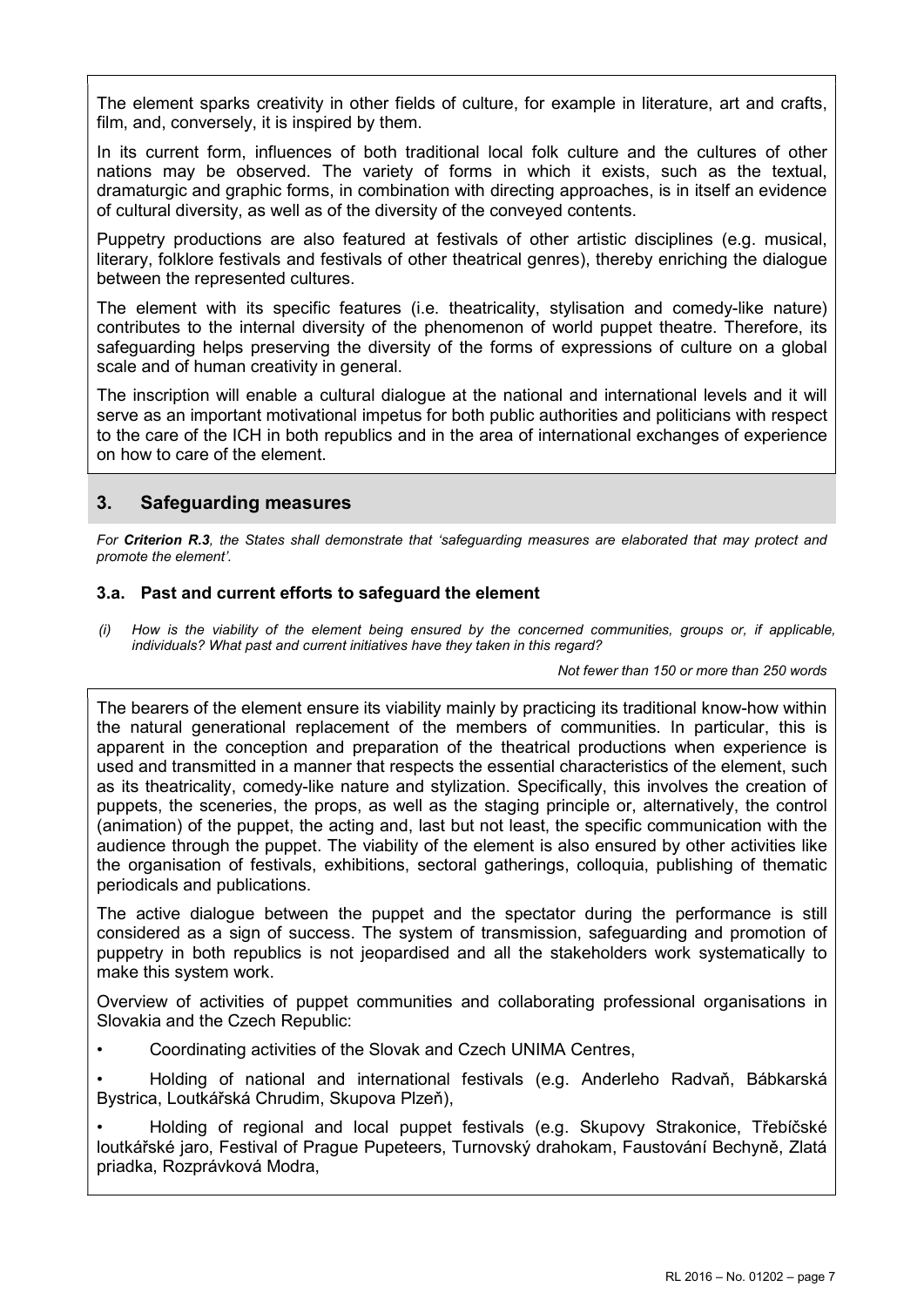• Publishing of monographs on puppetry (see Bibliography, 6.b.),

• Holding of international theatrology conferences (e.g. Folk puppetry in Europe, Czech puppet theatre – tradition, legend and reality),

• Public exhibitions of private collections of traditional puppets (e.g. of Anton Anderle, of Mr. and Mrs. Jirásek),

• Publishing of Loutkář (the Puppeteer) magazine (since 1912),

• Activities of national associations (e.g. the Czech Amateur Theatre Association, the Free Association of East Bohemian Theatre Amateurs, Tatrmani Sudoměřice, the Friends of the Old Theatre),

• Workshops dedicated to puppet making and to theatre making (e.g. Loutkářská Chrudim),

• Activities of permanent puppet exhibitions (e.g. the Museum of Puppetry Cultures in Chrudim, the Museum of Puppets and Circus at Prachatice, the Museum of Toys and Puppetry Cultures at Modrý Kameň, the Puppetry Salon in the Museum of Literature and Music in Banská Bystrica).

Tick one or more boxes to identify the safeguarding measures that have been and are currently being taken by the communities, groups or individuals concerned:

 $\boxtimes$  transmission, particularly through formal and non-formal education

 $\boxtimes$  identification, documentation, research

 $\boxtimes$  preservation, protection

 $\boxtimes$  promotion, enhancement

 $\Box$  revitalization

(ii) How have the concerned States Parties safeguarded the element? Specify external or internal constraints, such as limited resources. What are its past and current efforts in this regard?

Not fewer than 150 or more than 250 words

Overview of efforts in Slovakia and the Czech Republic:

Implicit inclusion of the element in key policy documents adopted by the governments (the Slovak Republic: the National Cultural Policy, the Strategy of Care for Traditional Folk Culture, the project of the Digital Collection of Traditional Folk Culture within the scope of the National Operational Programme of the Informatisation of Society with the support of the European Union; the Czech Republic: the National Cultural Policy, the Strategy of Improved Care for Arts, the Strategy of Improved Care for Traditional Folk Culture),

Establishment of a system of dedicated grant schemes from public finances by public authorities at different levels including the Ministries of Culture to promote the presentation of puppetry and of non-formal puppetry education projects (e.g. the grant scheme of the Ministry of Culture of the Slovak Republic for the enhancement of the arts and of the intangible cultural heritage, the grant series of the Ministry of Culture, such as the Support to Non-Professional Artistic Activities, the Support to Traditional Folk Culture),

• Establishment of state agencies caring for the element and supporting their activities aimed at its development (e.g. in the Slovak Republic: the Theatre Institute, the National Cultural Centre, the Museum of Toys and Puppetry Cultures; in the Czech Republic: the National Information and Consulting Centre for Culture, the National Institute of Folk Culture, the Arts and Theatre Institute),

• Inclusion of the element in the system of prizes awarded by the Ministries of Culture,

• Inclusion of the element in the collection-building, presentation, educational and, possibly, research activities of regional sites of remembrance established by lower-level public authorities, as well as national sites of remembrance established by the nominating States (e.g. in the Slovak Republic, the establishment of a Puppetry Salon in the Museum of Literature and Music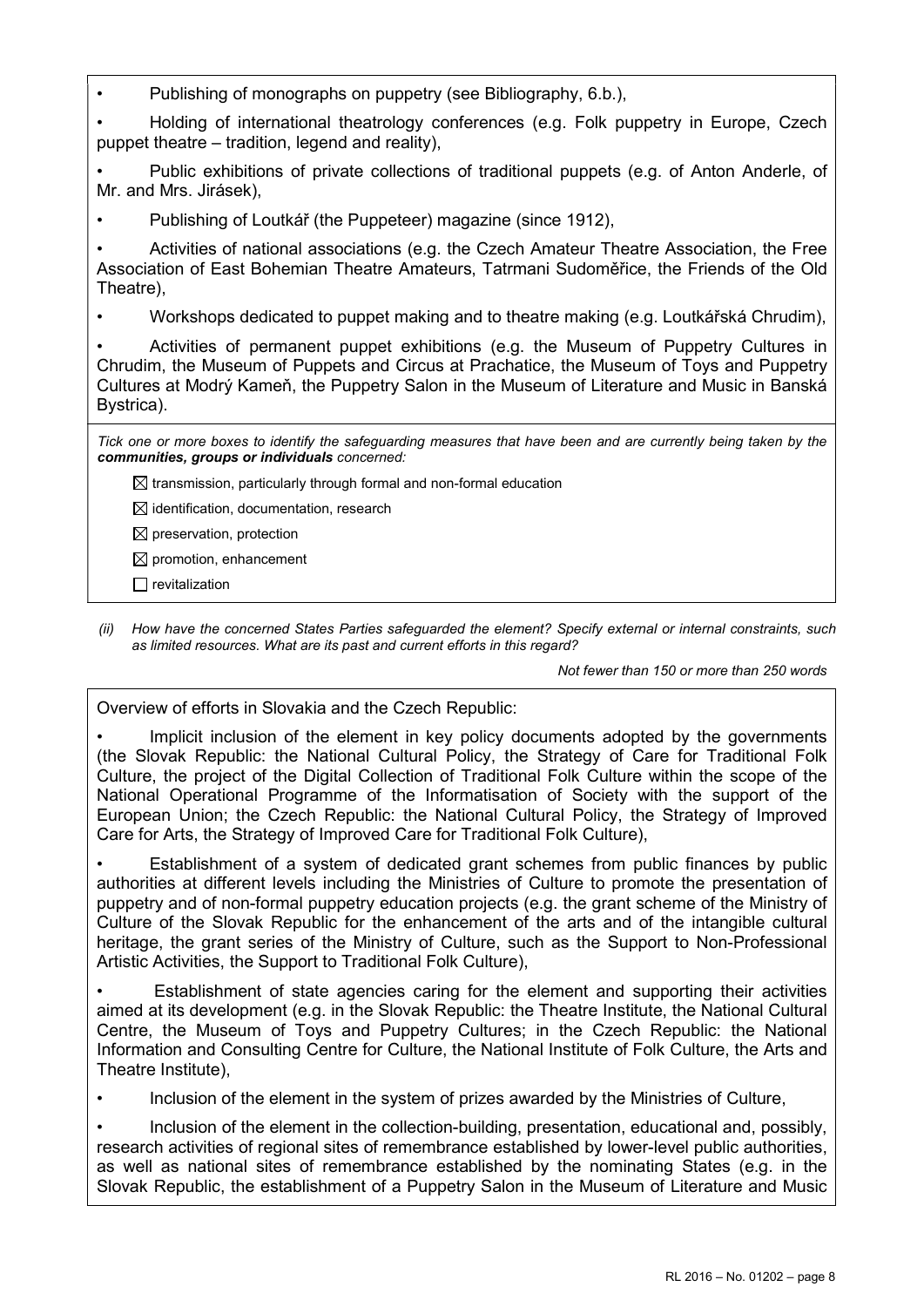under the State Scientific Library in Banská Bystrica, the establishment of the Museum of Toys and Puppetry Cultures under the Slovak National Museum; in the Czech Republic, the establishment of the Museum of Puppetry Cultures, of theatre departments of the National Museum, the Moravian Museum and the Silesian Museum).

Tick one or more boxes to identify the safeguarding measures that have been and are currently being taken by the State(s) Party(ies) with regard to the element:

 $\boxtimes$  transmission, particularly through formal and non-formal education

 $\boxtimes$  identification, documentation, research

 $\boxtimes$  preservation, protection

 $\boxtimes$  promotion, enhancement

 $\Box$  revitalization

### 3.b. Safeguarding measures proposed

This section should identify and describe safeguarding measures that will be implemented, especially those intended to protect and promote the element. The safeguarding measures should be described in terms of concrete engagements of the States Parties and communities and not only in terms of possibilities and potentialities.

(i) What measures are proposed to help to ensure that the element's viability is not jeopardized in the future, especially as an unintended result of inscription and the resulting visibility and public attention?

#### Not fewer than 500 or more than 750 words

Given the nature of this element, there is no risk that the element will be jeopardised by excessive public interest and, in this respect, no measures are needed. In fact, an essential part of the element consists in an intimate dialogue between the stage and the audience, which requires a space of a particular size. This leads to a natural regulation of the number of spectators by the capacity of these venues and premises. Thus, there is no risk of using multimedia halls, arenas and large outdoor venues where the puppet theatre would become a subject of mass commercialization. For that matter, periodic monitoring of the implications of the inscription is planned (see the text below).

The objective of the measures shown below that are aimed at maintaining the viability of the element consists, in particular, in its promotion in public, in continued activities in mapping the element and monitoring its condition, as well as in its more precise definition. It is also assumed that, due to the fact that the Slovak and Czech puppetry is also part of the cultural traditions of individual regions and locations, measures to exploit this potential will be taken by local public authorities based on the local conditions.

The proposed joint measures:

• Creation of a permanent Czecho-Slovak coordination platform for the development of the element, for the monitoring and evaluation of the impact of the inscription incuding the adoption of measures (December 2015). This platform will consist of representatives of the institutions involved, of the communities involved and of the bearers of the element, of experts and of nongovernmental organisations, to be appointed by both ministries of culture. Its activities will take the form of a permanent conference on the element, with occasional meetings (meetings during the holding of festivals, workshops, conferences; working meetings and creative sessions with bearers of the element and with the representatives of local governments, etc.). The platform will coordinate and initiate activities of both countries and it will also deal with the results of the activities of the involved institutions that fall within the scope of both the ministries. It will convene at least once a year and it will be also open to the occasional collaboration with experts and representatives of similar communities and bearers of the element from other countries,

• Publishing of a Czecho-Slovak publication with the revised nomination text and the complete documentation (2016),

• Cooperation on the publishing of an audiovisual carrier on the Slovak and Czech puppetry (2015),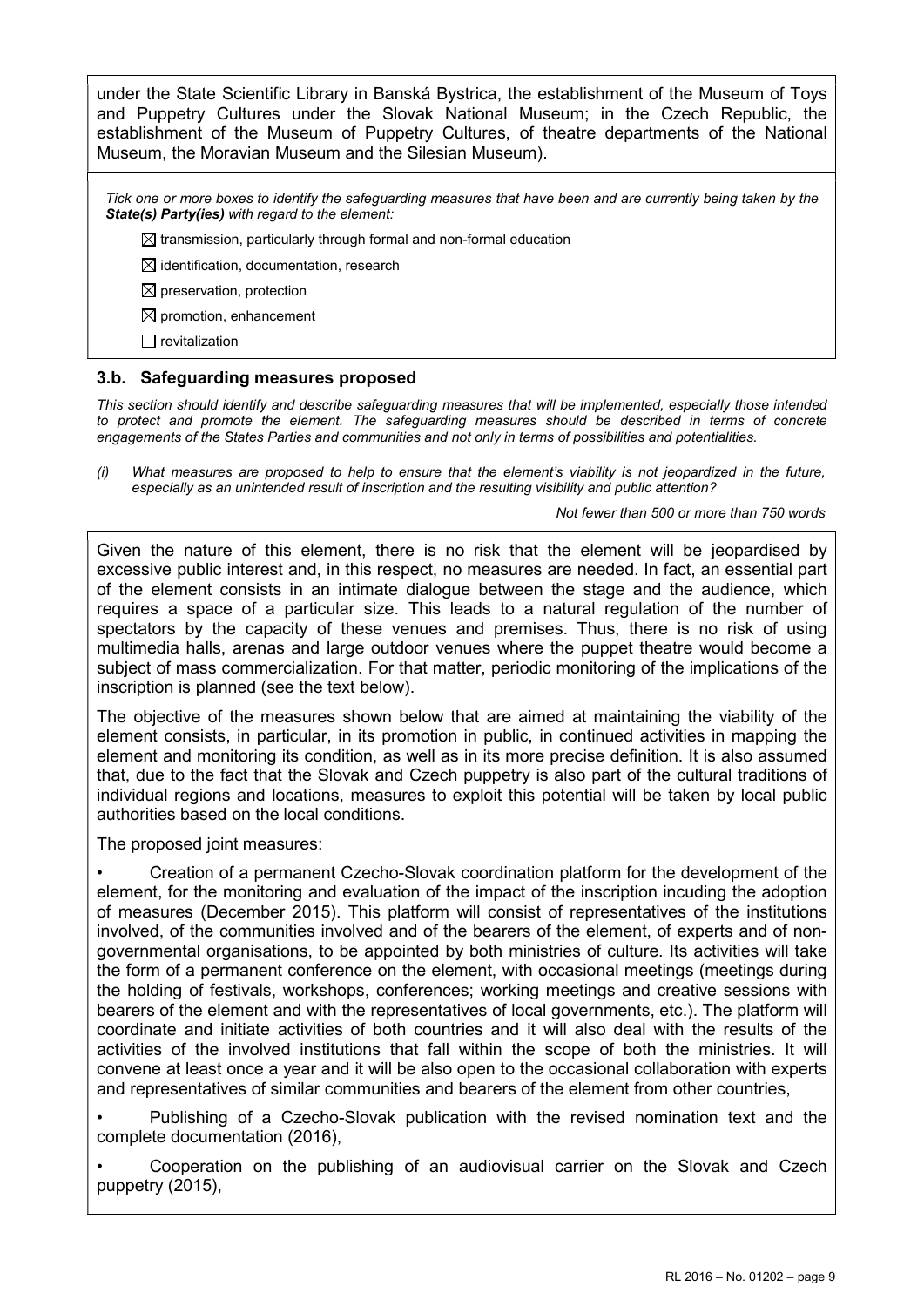• Czecho-Slovak travelling exhibition on the Czech and Slovak puppetry (2018) which, in the form of a modern interactive installation, will use both the historical collections of the sites of remembrance and original artefacts (mainly puppets and sceneries) of active puppeteers,

• Support to the participation of puppeteers of both countries in international festivals held in both nominating countries, including continued exchange of jurors and lecturers (continuously),

• Conception and implementation of workshops focused on young puppeteer from both countries at the major festivals - Anderleho Radvaň (2017) and Loutkářská Chrudim (2016),

• Development of a joint action plan of the Slovak and Czech UNIMA centres for the period 2016 – 2020 (2015),

• Preparation of a manual for the offer of puppet shows for children and adults (2017),

• Publishing of an interactive publication on the element for children within the scope of the project called "Traditions for the future" of the Slovak Intangible Heritage Centre.

• Continuous liaising with organizers of festive events and festivals of various genres and of similar events, where it would be possible to present puppeteers and puppetry productions,

• Support to projects that contribute to the visibility and popularization of the element (in Slovakia and the Czech Republic, e.g. the Theatre Night project, holding of exhibitions abroad that will present Slovak and Czech puppetry to expatriates and to the foreign public),

• Support to the promotion, publicity and visibility of the element in Slovak and the Czech Republic by means of public media (in particular, the radio and the television), as well as by means of various thematic current affairs formats/programmes, as well as artistic documentary and artistic formats /programmes,

• Creation of information and hoarding boards and posters on the element for puppet festivals, puppet theatres, local and regional governments and institutions concerned.

(ii) How will the States Parties concerned support the implementation of the proposed safeguarding measures?

Not fewer than 150 or more than 250 words

The measures proposed in Slovakia and the Czech Republic:

• Periodic monitoring of the development of the element resulting from its inscription on the Representative List of the Intangible Cultural Heritage of Slovakia (hereinafter the National List) and on the List of Intangible Properties of Traditional and Folk Culture of the Czech Republic (hereinafter the National List). If the element is jeopardised, safeguarding measures will be taken that will be recommended by the Council for the Protection of Traditional and Folk Culture at the Ministry of Culture of SR or by the Coordination Centre of Traditional Folk Culture (the Slovak Republic) and by the National Council for Traditional Folk Culture or the National Institute of Folk Culture (the Czech Republic),

• Additional annual statistical surveys on the frequency of puppet shows and their attendance, to cover the entire spectrum of bearers of the elements,

• Proportionately to available public finance, continuation of dedicated grant schemes adopted by public authorities at different levels to enhance public presentation of the element including specialised festivals and other projects relating to non-formal education in the element and to publishing projects,

• Proportionately to available public finance, funding of collection-building, presentation and research activities of professional institutions and sites of remembrance established by the public authorities,

• Enhancement of the digitisation of specialised collections of public sites of remembrance and private collections, including the private archives of puppeteer dynasties, archives of puppet theatres, theatre festivals, collections and archives of local and regional governments,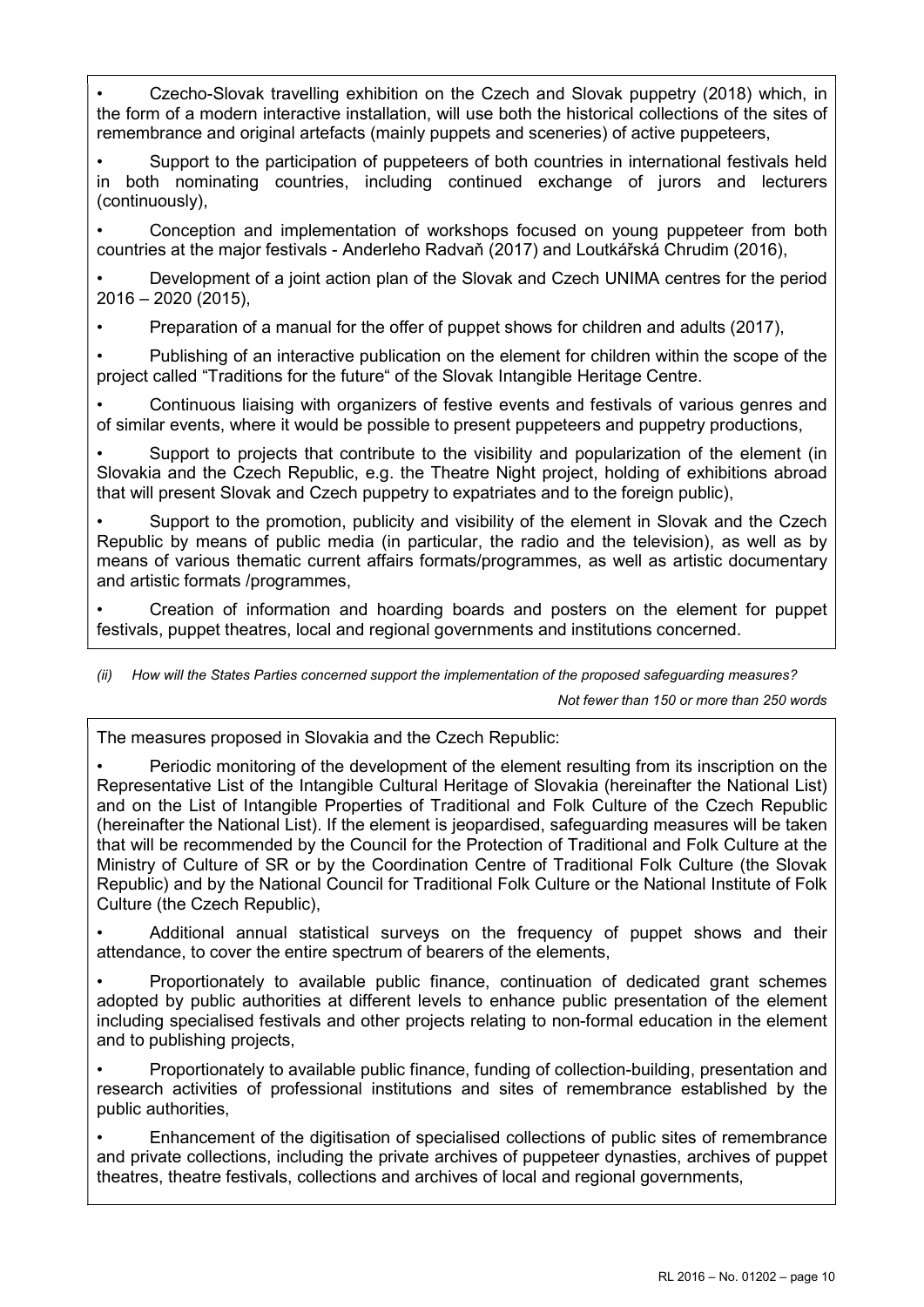• Support to the promotion of the element in the media and at occasional cultural and social events (festivals, conferences, lectures, exhibitions, etc.),

• Support to the presentation of the element within the curricular and extracurricular education system (educational theatre performances, inclusion of the element as a theme in drama clubs and extracurricular artistic clubs. In the Slovak Republic, the development and the inclusion of the theme that relates to an element in the subject of "Regional Education" at primary schools).

(iii) How have communities, groups or individuals been involved in planning the proposed safeguarding measures and how will they be involved in their implementation?

Not fewer than 150 or more than 250 words

In the preparation of the nomination, both national coordinators, i.e. the Slovak State Traditional Dance Company (the Intangible Cultural Heritage Centre) (CTĽK at SĽUK) on the Slovak side and the National Information and Consulting Centre for Culture (NIPOS) on the Czech side, consulted representative of the bearers of the elements in order to obtain their views on the safeguarding measures. On the basis thereon, a set of measures jointly shared by them has been compiled:

• Continuation of performing activities and transmission of the element within the framework of performing communities,

• Continuation of the activities of permanent puppet theatres in individual locations, including puppet making and scenery making (traditional productions for families and children),

• Holding of competitions and festivals using grants from the grant schemes established by public authorities but also support to the presentation of the element at occasional events of the local and regional governments or, as the case may be, at festivals focused on other artistic disciplines (e.g. music, literary, theatre and other festivals and events),

• Continued publishing of Loutkář (The Puppeteer) periodical

• International exchange of puppeteer activities as well as of the methods of transmission and safeguarding of puppetry (conferences, workshops),

• Continued coordinating activities of the Slovak and Czech UNIMA Centres (awarding of the Erik and Hašterica Prizes),

Support to the mobility of puppeteers and puppet productions,

• Establishment of a database of bearers of the element for the purpose of networking,

• Involvement of communities and of bearers of the element also in the documentation and protection of the element (e.g. in the Slovak Republic, within the scope of the project of the Digital Collection of Traditional Folk Culture under the National Operational Programme of the Informatisation of Society with the support of the European Union; in the Czech Republic, the database: www.amaterskedivadlo.cz, financed in the past years by the EEC / Norway funds).

### 3.c. Competent body(ies) involved in safeguarding

Provide the name, address and other contact information of the competent body(ies), and if applicable, the name and title of the contact person(s), with responsibility for the local management and safeguarding of the element.

| Name of the body: Ministry of Culture of the Slovak Republic                                                                                      |
|---------------------------------------------------------------------------------------------------------------------------------------------------|
| Name and title of Mr. Ján Paprčka, Director of Intangible Cultural Heritage and<br>the contact person: Disadvantaged Population Groups Department |
| Address: Námestie SNP 33, 813 31 Bratislava, Slovak Republic                                                                                      |
| Telephone number: +421 2 20 482 408, +421 2 204 82 476                                                                                            |
| E-mail address: jan.paprcka@culture.gov.sk                                                                                                        |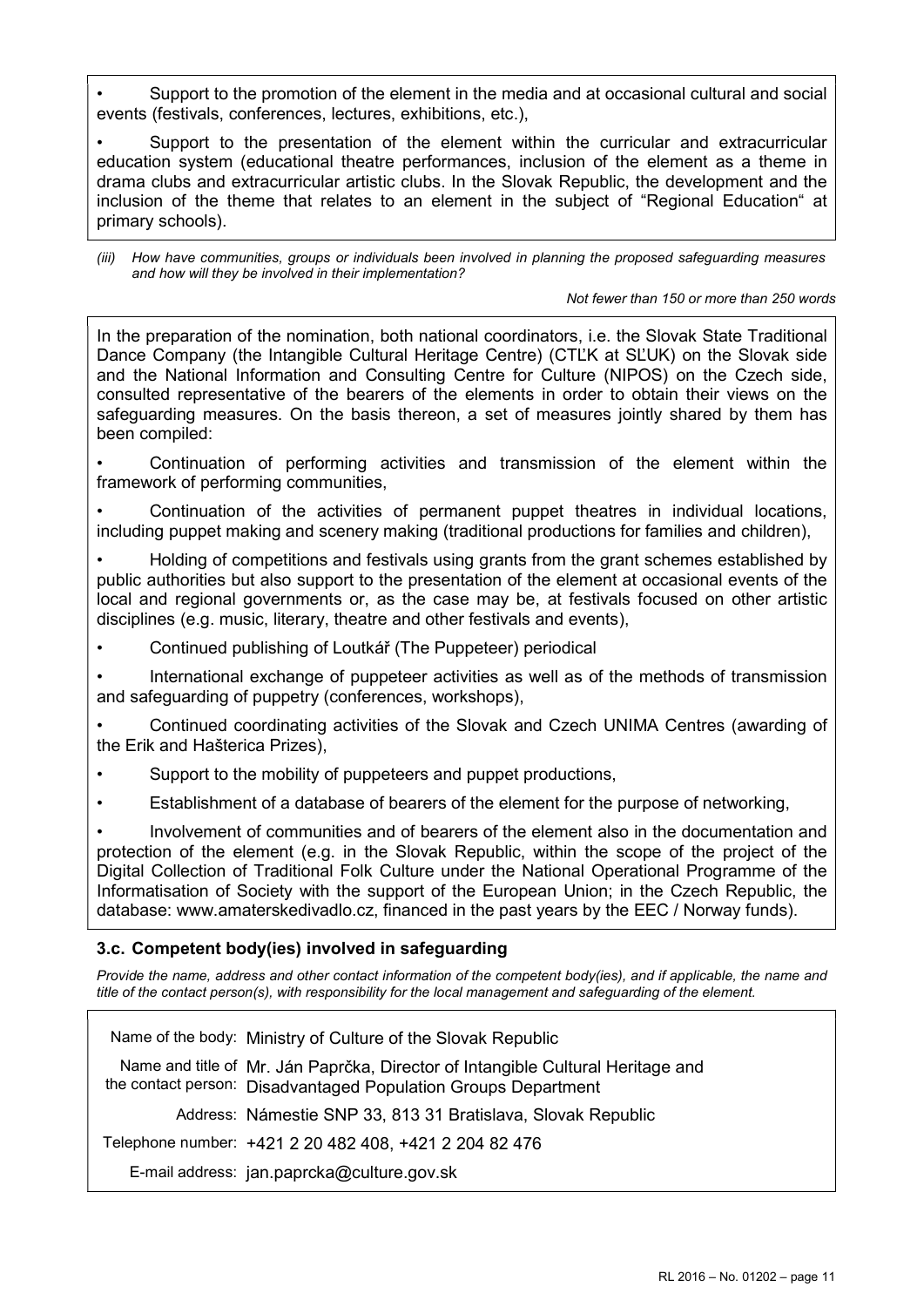|                                   | Name of the body: Slovak State Traditional Dance Company (SLUK)                                                                                    |
|-----------------------------------|----------------------------------------------------------------------------------------------------------------------------------------------------|
|                                   | Name and title of Prof. Juraj Hamar, PhD., Director, Chairman of the Council of Ministry of<br>the contact person: Culture for Safeguarding of ICH |
|                                   | Address: Balkánska 31, 853 08 Bratislava, Slovak Republic                                                                                          |
|                                   | Telephone number: + 421 2 204 78 235                                                                                                               |
|                                   | E-mail address: juraj.hamar@sluk.sk                                                                                                                |
|                                   | Name of the body: Municipality of Banská Bystrica                                                                                                  |
| the contact person:               | Name and title of Mr. Ján Nosko, Mayor                                                                                                             |
|                                   | Address: Československej armády 26, 974 01 Banská Bystrica, Slovak Republic                                                                        |
|                                   | Telephone number: +421 48 4330 101                                                                                                                 |
|                                   | E-mail address: primator@banskabystrica.sk                                                                                                         |
|                                   | Name of the body: Slovak UNIMA Centre                                                                                                              |
| the contact person:               | Name and title of Mr. Ivan Gontko, President                                                                                                       |
|                                   | Address: Rudnayovo námestie 2; 811 01 Bratislava, Slovak Republic                                                                                  |
| Telephone number: 421 905 265 512 |                                                                                                                                                    |
|                                   | E-mail address: gogo@homo.sk                                                                                                                       |
|                                   | Name of the body: Ministry of Culture of the Czech Republic                                                                                        |
| the contact person:               | Name and title of Ms. Zuzana Malcová, Head of Regional and Minority Culture Department                                                             |
|                                   | Address: Maltézské nám. 1, 118 01 Praha 1, Czech Republic                                                                                          |
|                                   | Telephone number: +420 257 085 256                                                                                                                 |
|                                   | E-mail address: zuzana.malcova@mkcr.cz                                                                                                             |
|                                   | Name of the body: National Information and Consulting Centre for Culture (NIPOS)                                                                   |
| the contact person:               | Name and title of Ms. Lenka Lázňovská, Director                                                                                                    |
|                                   | Address: Fügnerovo nám. 5, 120 21 Praha 2, Czech Republic                                                                                          |
|                                   | Telephone number: +420 221 507 935                                                                                                                 |
|                                   | E-mail address: laznovska@nipos-mk.cz                                                                                                              |
|                                   | Name of the body: National Institute of Folk Culture (NULK)                                                                                        |
| the contact person:               | Name and title of Mr. Jan Krist, Director                                                                                                          |
|                                   | Address: Zámek 672, Strážnice 69 602, Czech Republic                                                                                               |
|                                   | Telephone number: +420 518 306 610                                                                                                                 |
|                                   | E-mail address: jan.krist@nulk.cz                                                                                                                  |
|                                   | Name of the body: Regional Authority of the Hradec Králové Region                                                                                  |
| the contact person:               | Name and title of Mr. Pavel Mertlik, Head of the Department of Culture                                                                             |
|                                   | Address: Pivovarské nám. 1245, 500 03 Hradec Králové, Czech Republic                                                                               |
|                                   | Telephone number: +420 495 817 310                                                                                                                 |
|                                   | E-mail address: pmertlik@kr-kralovehradecky.cz                                                                                                     |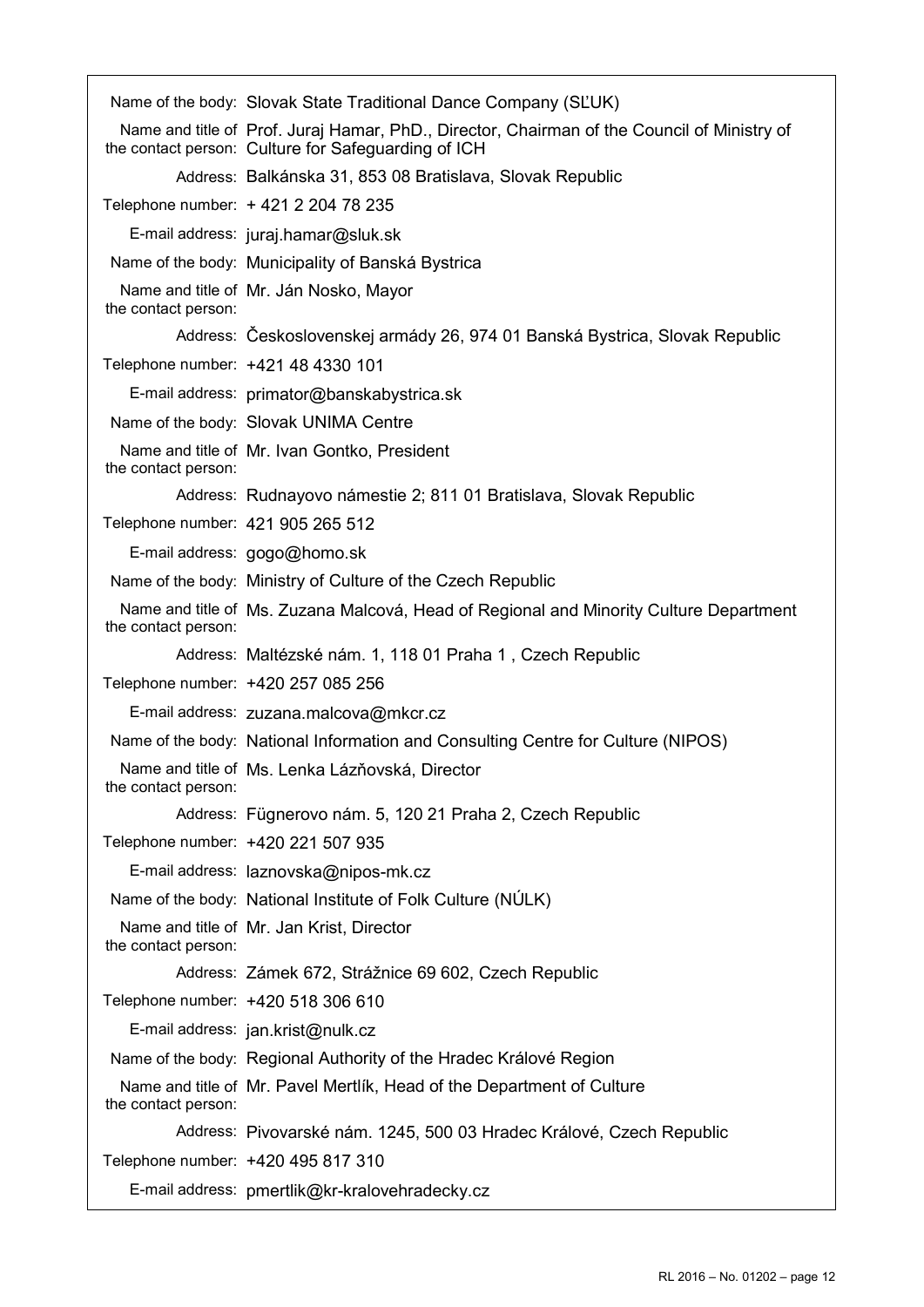|                                  | Name of the body: Regional Authority of the Pardubice Region                        |
|----------------------------------|-------------------------------------------------------------------------------------|
| the contact person: Conservation | Name and title of Mr. Tomáš Libánek, Head of the Department of Culture and Heritage |
|                                  | Address: Komenského náměstí 125, 532 11 Pardubice, Czech Republic                   |
|                                  | Telephone number: +420 466 026 327                                                  |
|                                  | E-mail address: tomas.libanek@pardubickykraj.cz                                     |
|                                  | Name of the body: Regional Authority of the Plzeň Region                            |
| the contact person:              | Name and title of Mr. Zdeněk Valenta, Officer of the Department of Culture          |
|                                  | Address: Škroupova 18, 306 13 Plzeň, Czech Republic                                 |
|                                  | Telephone number: +420 377 195 474                                                  |
|                                  | E-mail address: zdenek.Valenta@plzensky-kraj.cz                                     |
|                                  | Name of the body: Plzeň City Council                                                |
| the contact person:              | Name and title of Ms. Květuše Sokolová, Head of the Department of Culture           |
|                                  | Address: Kopeckého sady 11, 306 32 Plzeň, Czech Republic                            |
|                                  | Telephone number: +420 37 803 3040                                                  |
|                                  | E-mail address: sokolova@plzen.eu                                                   |
|                                  | Name of the body: Municipal Authority of Chrudim                                    |
| the contact person:              | Name and title of Mr. Petr Řezníček, Mayor                                          |
|                                  | Address: Resselovo náměstí 77, 537 16 Chrudim, Czech Republic                       |
|                                  | Telephone number: +420 469 657 141                                                  |
|                                  | E-mail address: petr.reznicek@chrudim-city.cz                                       |
|                                  | Name of the body: Czech UNIMA Centre                                                |
| the contact person:              | Name and title of Ms. Nina Malíková, President                                      |
|                                  | Address: Theatre Institute, Celetná 17, 110 00 Praha 1, Czech Republic              |
|                                  | Telephone number: +420 224 809 131                                                  |
|                                  | E-mail address: nina.malikova@divadlo.cz                                            |

# 4. Community participation and consent in the nomination process

For Criterion R.4, the States shall demonstrate that 'the element has been nominated following the widest possible participation of the community, group or, if applicable, individuals concerned and with their free, prior and informed consent'.

### 4.a. Participation of communities, groups and individuals concerned in the nomination process

Describe how the community, group or, if applicable, individuals concerned have participated actively in preparing and elaborating the nomination at all stages.

States Parties are encouraged to prepare nominations with the participation of a wide variety of all concerned parties, including where appropriate local and regional governments, communities, NGOs, research institutes, centres of expertise and others. States Parties are reminded that the communities, groups and, in some cases, individuals whose intangible cultural heritage is concerned are essential participants throughout the conception and elaboration of nominations, proposals and requests, as well as the planning and implementation of safeguarding measures, and are invited to devise creative measures to ensure that their widest possible participation is built in at every stage, as required by Article 15 of the Convention.

Not fewer than 300 or more than 500 words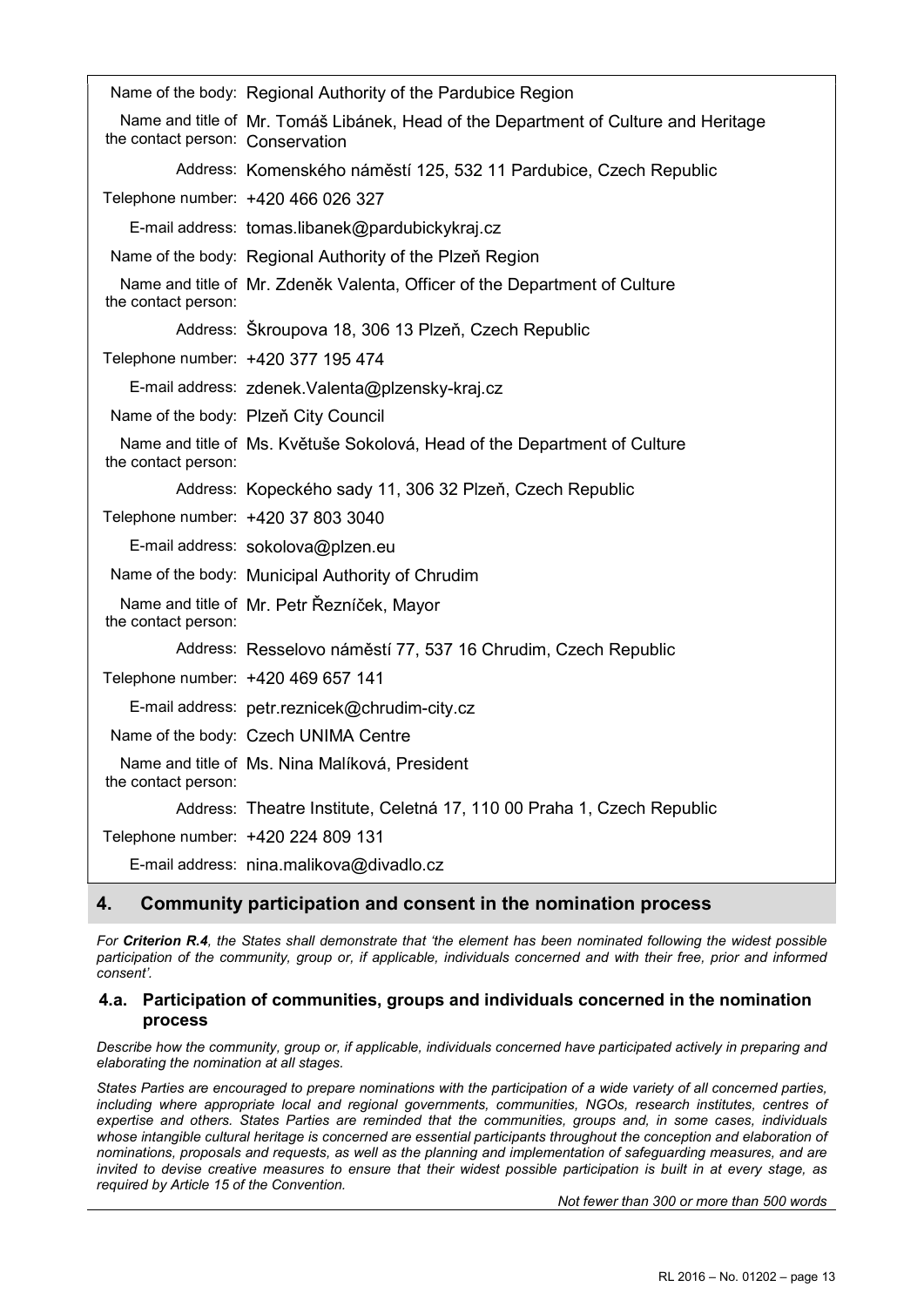In the Slovak Republic, the planning of the preparation of the inscription on the Representative List of the Intangible Cultural Heritage of Humanity started in 2011 during the "Anderleho Radvaň" International Festival of Traditional Puppet Theatre, when the working group first convened, consisting of representatives of the concerned communities, associations and collaborating institutions (the Literature and Music Museum, the Municipality of Banská Bystrica, non-governmental organisations: the Slovak Centre for Traditional Culture, the Friends of the Old Theatre, the Slovak UNIMA Centre, Habakuky, the Tyjátr theatre, the Teatro Carnevalo theatre and others). It was also attended by foreign puppeteers and foreign theatrologists including living members of the Anderle family of puppeteers.

The participation of communities, groups and individuals concerned (the Literature and Music Museum, the Municipality of Banská Bystrica, non-governmental organisations: the Slovak Centre for Traditional Culture, the Friends of the Old Theatre, the Slovak UNIMA Centre, Habakuky, Ivan Gontko, Juraj Hamar) in the nomination process has been very active. There have been several meetings of the working group with the concerned communities, during which participants acquainted themselves with the objectives of the Convention for the Safeguarding of Intangible Cultural Heritage and with the importance of the National List. A database of puppeteers and dynasties of puppeteers, of puppet makers and of representatives of other communities concerned has been created. On a regular basis, puppet shows have been performed throughout the entire Slovakia and research and documentation of the element have been conducted. In the final stage, the working group has prepared a nomination dossier including the mandatory attachments.

In the Czech Republic, first steps to prepare the nomination of the element for the Representative List have been made in 2011 by setting up a working group, involving members of puppet troupes (the Association for the Promotion of Traditions of East Bohemian Puppeteers), theatrologists, representatives of the Czech UNIMA Centre, as well as the sites of remembrance (the Museum of Puppetry Cultures in Chrudim, the Moravian Museum in Brno) and representatives of local and regional governments (the Municipality of Chrudim, the Hradec Králové Region and the Pardubice Region). During the subsequent years (2012 – 2014), the preparation also involved representatives of concerned communities and groups, but also individuals from other regions of the Czech Republic, coordinated by the National Information and Consulting Centre for Culture (NIPOS) and the National Institute of Folk Culture (NÚLK), which collaborated strongly on the elaboration of the nomination documentation.

The participants involved in the preparation of the nomination were familiarised with the principles and the importance not only of the Representative List, but also of the Convention for the Safeguarding of Intangible Cultural Heritage. They expressed their agreement with the basic measures to safeguard the element that concern them, and they also confirmed that they would continue their activities even in the event the inscription on the list is not obtained.

### 4.b. Free, prior and informed consent to the nomination

The free, prior and informed consent to the nomination of the element from the community, group or, if applicable, individuals concerned may be demonstrated through written or recorded concurrence, or through other means, according to the legal regimens of the State Party and the infinite variety of communities and groups concerned. The Committee will welcome a broad range of demonstrations or attestations of community consent in preference to standard or uniform declarations. Evidence of free, prior and informed consent shall be provided in one of the working languages of the Committee (English or French), as well as the language of the community concerned if its members use languages other than English or French

Attach to the nomination form information showing such consent and indicate below what documents you are providing, how they were obtained and what form they take.

Not fewer than 150 or more than 250 words

When discussing the nomination with the bearers of the element, the coordinators informed them about the significance of the nomination and about the obligations resulting therefrom. On the basis of this information, the bearers of the element (puppeteers, heads of puppet troupes, makers of puppets and sceneries, puppet collectors, visitors of puppet festivals, members of non-governmental organisations and associations) made declarations of their own free will, whereby they expressed their free consent to the nomination. These declarations including the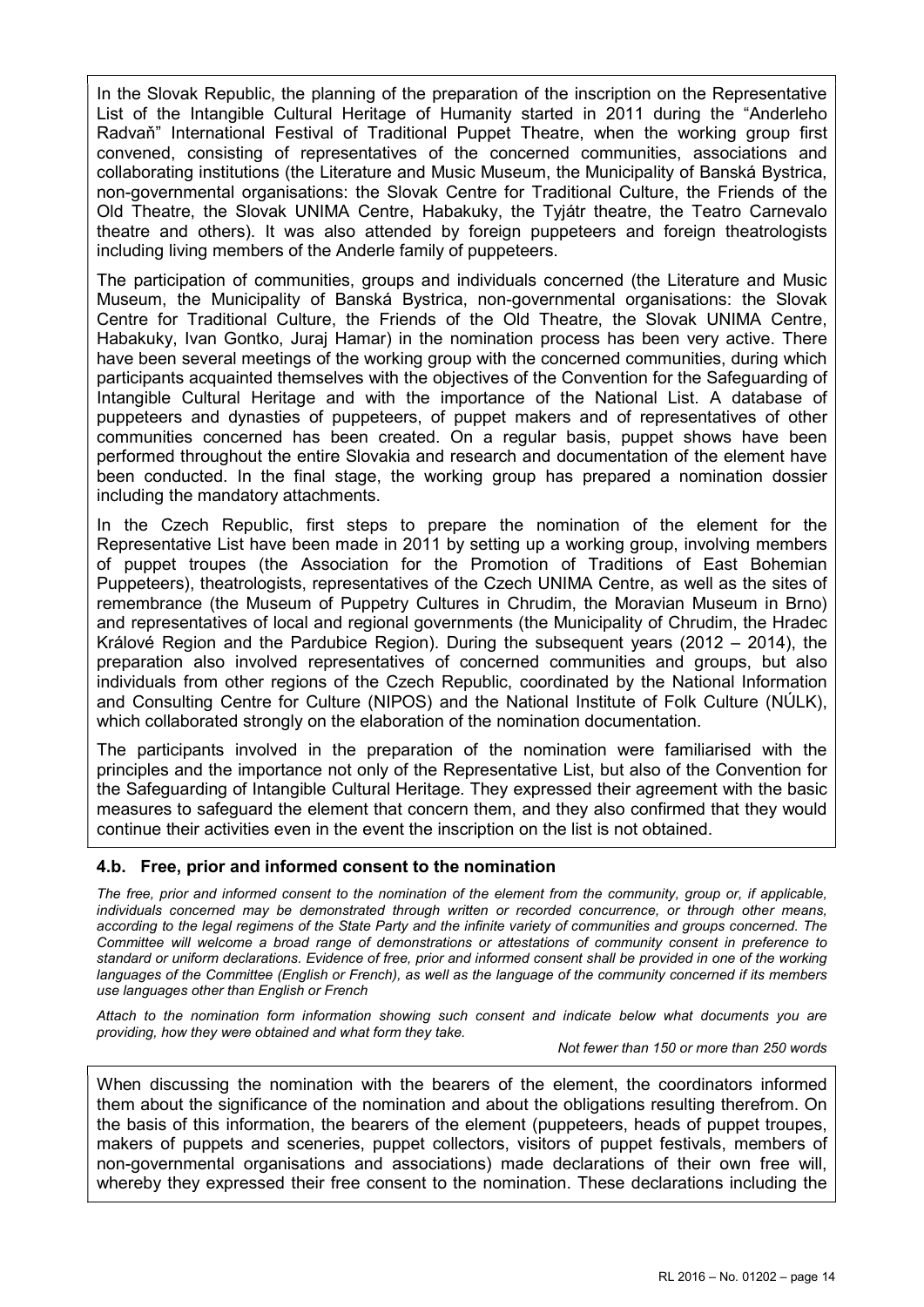signatures of the representatives are provided in a written form or, alternatively, in a film form, see Attachment No. 6. a.

Free, prior and informed consent from the concerned communities, groups, as well as individuals to the proposal for the inscription of the element was obtained in various manners: at puppet festivals, at puppet shows and by personal visits to the puppeteers, puppet collectors or puppet and scenery makers. Since the relevant National Lists (the Slovak and the Czech lists), along the Representative List, have been promoted both in the Slovak and the Czech Republic (especially through the media and the institutions concerned) and the public was informed about the joint effort of the Slovak and Czech Republics to inscribe the element on the Representative List, further individuals and concerned communities expressed their willingness and interest in this issue. As an expression of support to our initiative they gave us their free, prior and informed consent to submit the request.

### 4.c. Respect for customary practices governing access to the element

Access to certain specific aspects of intangible cultural heritage or to information about it is sometimes restricted by customary practices enacted and conducted by the communities in order, for example, to maintain the secrecy of certain knowledge. If such practices exist, demonstrate that inscription of the element and implementation of the safeguarding measures would fully respect such customary practices governing access to specific aspects of such heritage (cf. Article 13 of the Convention). Describe any specific measures that might need to be taken to ensure such respect.

If no such practices exist, please provide a clear statement that there are no customary practices governing access to the element in at least 50 words

Not fewer than 50 or more than 250 words

There exist no customary practices that would prevent access to the element. On the contrary, its history and character indicate that, as a tradition, it has been - and it is intended for the audience and, also as a tradition, its bearers have sought maximum publicity. It is not necessary to take any measures to ensure restricted access to the element.

In terms of intellectual property rights and the related and neighbouring rights, puppet theatre shows are artistic performances. Production and public broadcasting of audio-visual recordings of artistic performances is governed by legislation both in the Slovak and the Czech Republics (in the SR, Act No. 618/2003 Coll. on copyright and rights related to copyright (Copyright Act) as amended and in the CR, Act No. 398/2006 Coll., on copyright and rights related to copyright, as amended), guaranteeing the rights of the performers.

Personal data of the performers are subject to protection under the Act No. 84/2014 Coll. on the Protection of Personal Data and its amendments (the Slovak Republic) and the Act No. 101/2000 Coll. on the Protection of Personal Data and on the Amendment to Some Related Acts, as amended (the Czech Republic).

### 4.d. Concerned community organization(s) or representative(s)

Provide detailed contact information for each community organization or representative, or other non-governmental organization, that is concerned with the element such as associations, organizations, clubs, guilds, steering committees, etc.:

- a. Name of the entity
- b. Name and title of the contact person
- c. Address
- d. Telephone number
- e. E-mail
- f. Other relevant information

### Slovak Republic:

Name of the entity: Bratislava Puppet Theatre Name and title of the contact person: Ján Brtiš, Director Address: Dunajská 36, 811 08 Bratislava, Slovak Republic Telephone number: +421 252 923 668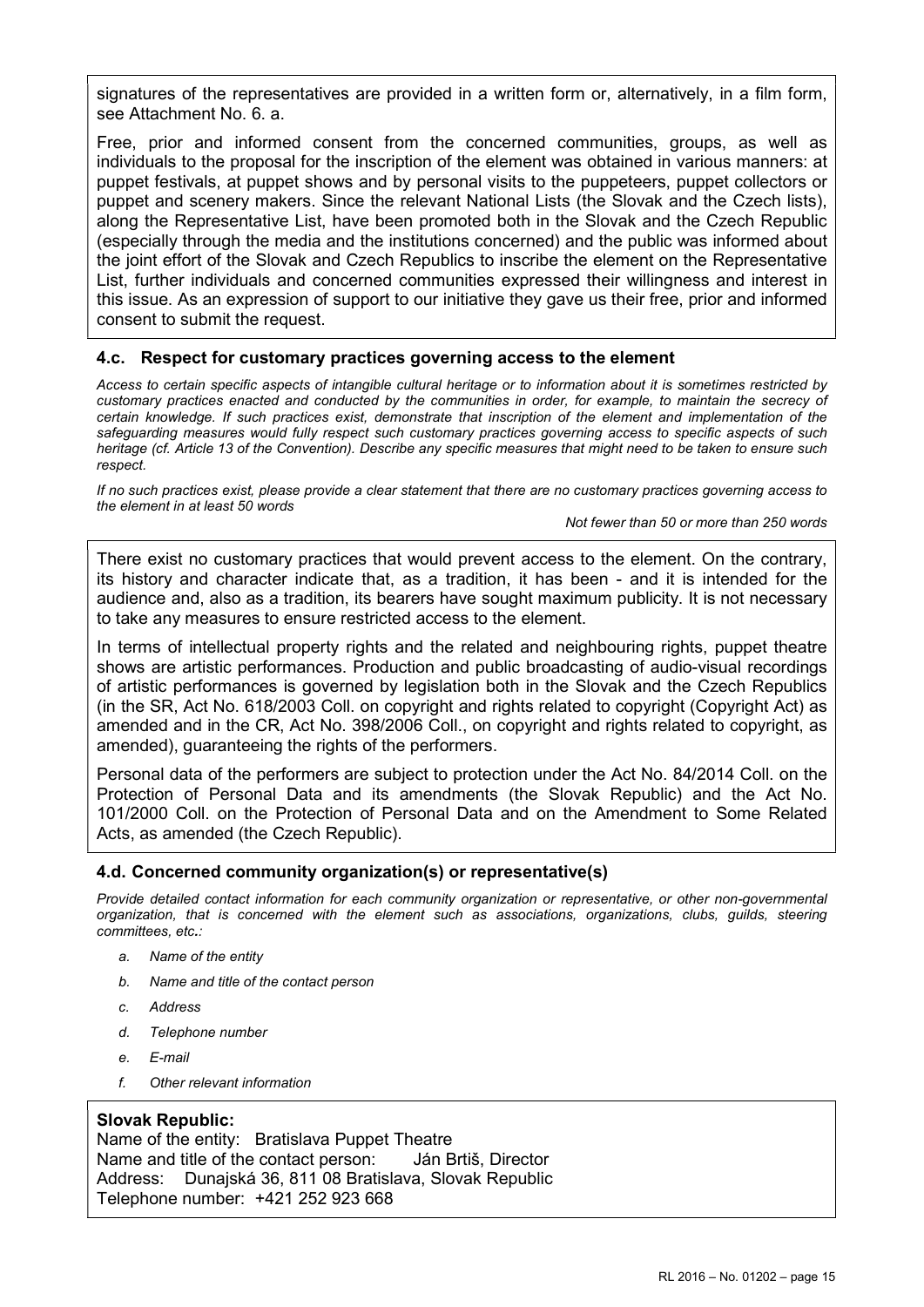E-mail: brtis@babkovedivadlo.sk ----------------------------------------- Name of the entity: Divadlo Harry Teater Name and title of the contact person: Ján Haruštiak, Director Address: Kráľovohoľská 16, 974 01 Banská Bystrica, Slovak Republic Telephone number: +421 905 533 679 E-mail: jharustiak@azet.sk ----------------------------------------- Name of the entity: Teátro Neline Name and title of the contact person: Nela Dušová, Director Address: J. Holčeka 21, 900 86 Budmerice, Slovak Republic Telephone number: +421 336 448 650, +421 902 413 006 E-mail: teatroneline@stonline.sk ----------------------------------------- Name of the entity: TYJÁTR Name and title of the contact person: Ivana Gontková, Director Address: Farská 42, 949 01 Nitra, Slovak Republic Telephone number: + 421 908 194 531 E-mail: ivana.gontkova@gmail.com ----------------------------------------- Name of the entity: Puppet Theatre in Žilina Name and title of the contact person: Peter Tabaček, Director Address: Kuzmányho 6, 011 37 Žilina, Slovak Republic Telephone number: +421 41 5620315, +421 905 545 179 E-mail: bdz@bdz.sk ----------------------------------------- Name of the entity: Puppet Theatre in Košice Name and title of the contact person: Pavol Hrehorčák, Director Address: Tajovského 4, 040 01 Košice, Slovak Republic Telephone number: +421 556 223 749 E-mail: hrehorcak@bdke.sk ----------------------------------------- Name of the entity: Puppet Theatre "Na rázcestí" Name and title of the contact person: Iveta Škripková, Director Address: Skuteckého 14, 975 90 Banská Bystrica, Slovak Republic Telephone number: +421 48 4125 623, +421 910 357 503 E-mail: bdnr@bdnr.sk ----------------------------------------- Name of the entity: Divadlo v kufri Name and title of the contact person: Tomáš Plaszky, Director Address: Jantárová 10, 040 01 Košice, Slovak Republic Telephone number: +421 55 6769 647, +421 905 271 409 E-mail: plaszky@hotmail.com ----------------------------------------- Name of the entity: SC UNIMA Name and title of the contact person: Ivan Gontko, President Address: Rudnayovo námestie 2, 81101 Bratislava, Slovak Republic Telephone number: +421 905 265 512, +421 37 7721 690 E-mail: gogo@homo.sk ----------------------------------------- Name of the entity: Slovak Centre for Traditional Culture Name and title of the contact person: Vladimír Kysel, Member of Administrative Board Address: Jána Stanislava 9, 841 05 Bratislava, Slovak Republic Telephone number: +421918817136 E-mail: vkysel@gmail.com ----------------------------------------- Name of the entity: Gašparkovo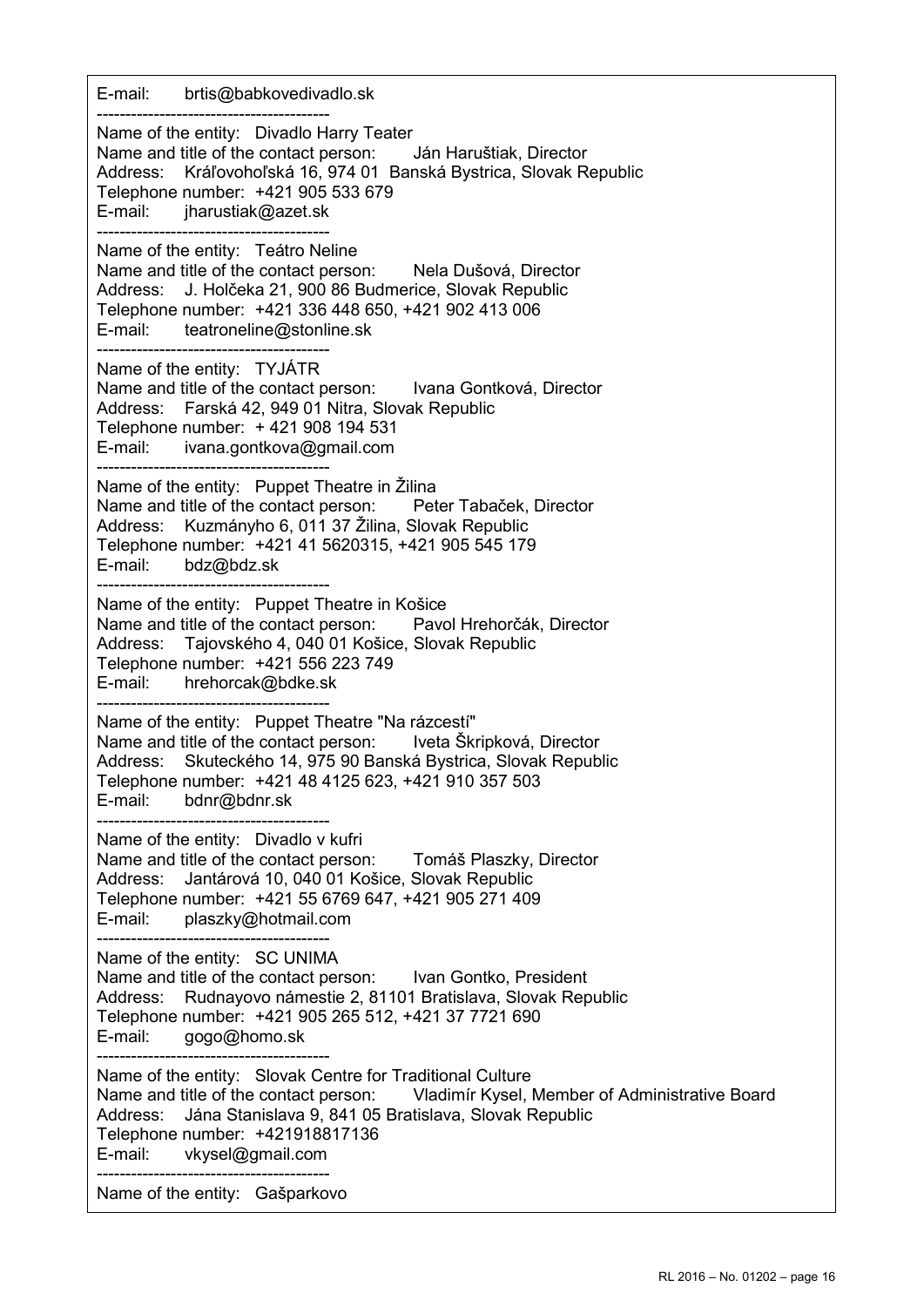Name and title of the contact person: Zuzana Balogová, President of Association Address: Rudnayovo námestie 4, Bratislava, Slovak Republic Telephone number: +421 911 110 287 E-mail: info@bratislavskygasparko.sk ----------------------------------------- Name of the entity: Divadlo Teatro Carnevalo Name and title of the contact person: Juraj Hamar, Director Address: Starhradská 12, 851 05 Bratislava, Slovak Republic Telephone number: +421 905 505 585 E-mail: juraj.hamar@sluk.sk ----------------------------------------- Czech Republic: Name of the entity: Puppet Theatre "V Boudě" Name and title of the contact person: Jiří Fiala, Director Address: Macháčkova 28, 318 00 Plzeň, Czech Republic Telephone number: +420 607 910 127 E-mail: kasparek@vboude.com ----------------------------------- Name of the entity: Puppet Theatre "Radost" Name and title of the contact person: Eva Kalíšková, Director Address: U Mravenčí skály, Kosmonautů 1266, 386 01 Strakonice, Czech Republic Telephone number: +420 607 117 729 E-mail: eva.kaliskova@seznam.cz Other relevant information: Association ----------------------------------------- Name of the entity: Puppet Ensemble "Na židli" Name and title of the contact person: Petr Záruba, President Address: Sídliště Jana Patočky 1670, 511 01 Turnov, Czech Republic Telephone number: +420 732 617 134 E-mail: zaruba.turnov@seznam.cz Other relevant information: Association ----------------------------------------- Name of the entity: Naivní divadlo Liberec Name and title of the contact person: Stanislav Doubrava, Director Address: Moskevská 32/18, 460 31 Liberec, Czech Republic Telephone number: +420 485 253 677 E-mail: info@naivnidivadlo.cz Other relevant information: Puppet theatre ----------------------------------------- Name of the entity: Association of Amateur Puppeteers of the Czech Amateur Theatre Association Name and title of the contact person: Aleš Pop, President of SAL Board Address: Hynaisova 11, 779 00 Olomouc, Czech Republic Telephone number: +420 736 545 689 E-mail: ales.popik@seznam.cz Other relevant information: Organisation of amateur puppeteers ----------------------------------------- Name of the entity:"Amateur Theatre and the World" Association Name and title of the contact person: Karel Tomas, statutory representative Address: Fügnerovo náměstí 5, 120 21 Praha 2, Czech Republic Telephone number: +420 603 480 111 E-mail: tomas@nipos-mk.cz Other relevant information: Association that organises the Loutkářská Chrudim festival ----------------------------------------- Name of the entity:Tatrmani Name and title of the contact person: Josef Brůček, President Address: Náves Z.W.Fixleyho 30, 391 72 Sudoměřice u Bechyně, Czech Republic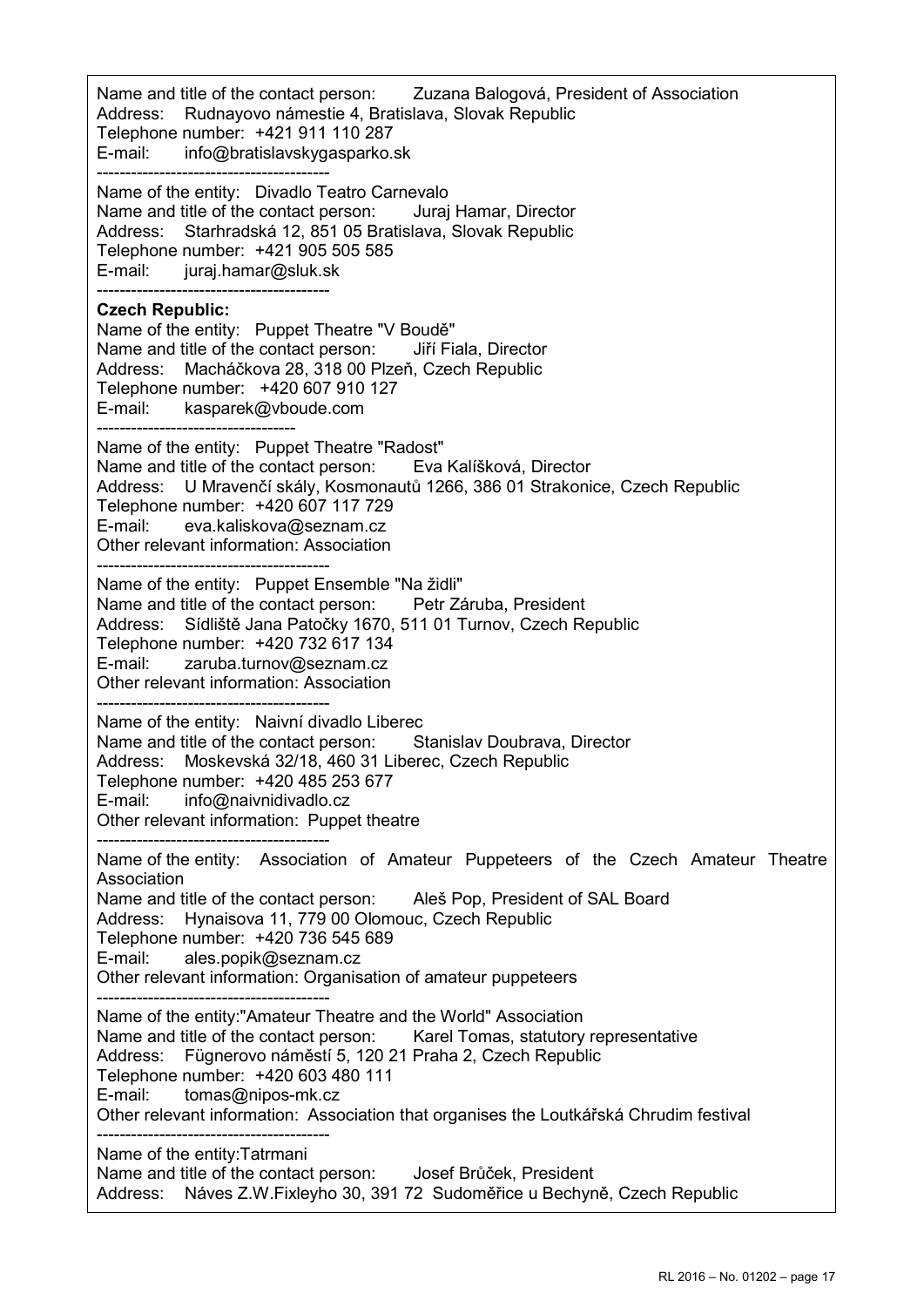Telephone number: +420 604 791 721 E-mail: tatrmani@sudomerice.cz Other relevant information: Association promoting puppet theatre ------------------------------------------- Name of the entity: Umělecká scéna Říše loutek (USŘL) Name and title of the contact person: Žofie Janatová - President of USŘL Address: Žatecká 1, 110 00 Praha, Czech Republic Telephone number: +420 222 324 565 E-mail: provoz@riseloutek.cz Other relevant information: Registered association promoting puppet theatre which runs a puppet theatre and a children´s studio ----------------------------------------- Name of the entity: Free Association of East Bohemian Theatre Amateurs Name and title of the contact person: Alexandr Gregar, President of the Association Address: Pospíšilova 365, 500 03 Hradec Králové, Czech Republic Telephone number: +420 775 135 115 E-mail: sasagregar@seznam.cz

Other relevant information: Organisation of amateur puppeteers

# 5. Inclusion of the element in an inventory

For Criterion R.5, the States shall demonstrate that 'the element is included in an inventory of the intangible cultural heritage present in the territory(ies) of the submitting State(s) Party(ies), as defined in Articles 11 and 12 of the Convention'.

- a. Indicate below:
	- when the element has been included in the inventory, which should be prior to the submission of the nomination to the Secretariat (31 March),
	- its reference.
	- $-$  the inventory in which the element has been included,
	- $-$  the office, agency, organization or body responsible for maintaining that inventory,
	- $-$  how the inventory has been drawn up 'with the participation of communities, groups and relevant nongovernmental organizations' (Article 11(b) of the Convention),
	- $h$  how the inventory is regularly updated (Article 12 of the Convention).
- b. Documentary evidence shall also be provided in an annex demonstrating that the nominated element is included in an inventory of the intangible cultural heritage present in the territory(ies) of the submitting State(s) Party(ies), as defined in Articles 11 and 12 of the Convention; such evidence shall include a relevant extract of the inventory(ies) in English or in French, as well as in the original language if different. The extract should be, for example, the inventory record or file for the nominated element, including its description, location, community(ies), viability, and so on. It may be complemented by a reference below to a functioning hyperlink through which such an inventory may be accessed, but the hyperlink alone is not sufficient.

The nominated element's inclusion in an inventory should not in any way imply or require that the inventory(ies) should have been completed prior to nomination. Rather, a submitting State Party may be in the process of completing or updating one or more inventories, but has already duly included the nominated element on an inventory-in-progress.

#### Not fewer than 150 or more than 250 words

The Representative List of ICH of Slovakia (hereinafter referred to just as the "National List") is part of the Programme of Care for the Traditional Folk Culture issued by the Ministry of Culture of the Slovak Republic in 2008. The Slovak Intangible Cultural Heritage Centre serves as the specialised agency that coordinates and administrates the process of the creation of the National List.

Proposals for the inscription of individual elements are submitted by communities, groups, nongovernmental organisations, but also by individuals, usually once a year. After that, they participate actively in the preparation of the nomination protocol.

The nomination is assessed by a panel composed of experts from the field of ICH, who give their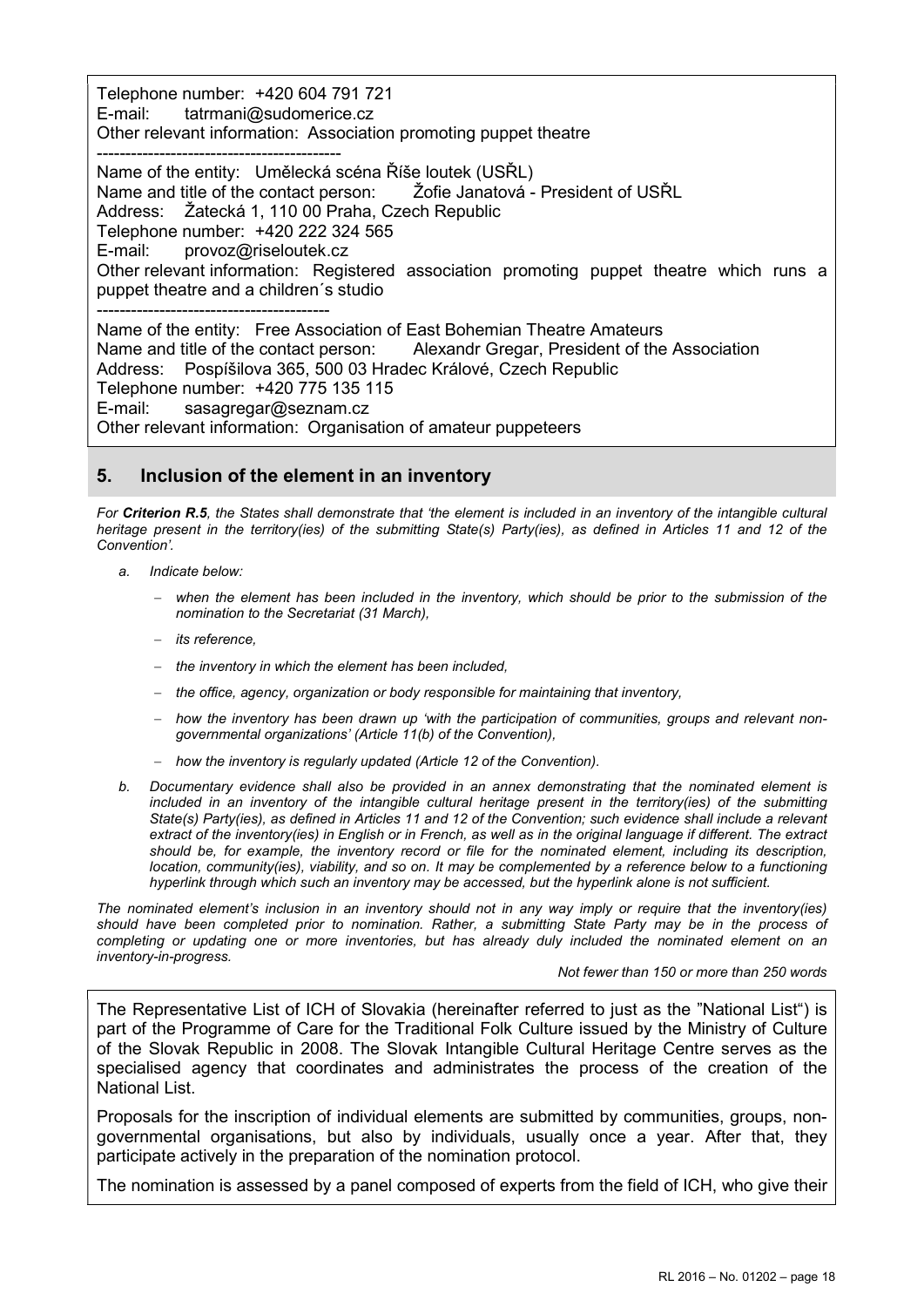recommendations to the Council for the Protection of Traditional and Folk Culture of the Ministry of Culture of the Slovak Republic consisting of representatives of local governments, institutions engaged in the protection of ICH on a professional level, experts in the field, the media etc. The elements are inscribed on the list by the Minister of Culture based on the recommendation of the Council.

On 20/08/2013, the Council recommended the inscription of the element of the Traditional Puppetry in Slovakia on the National List.

The official declaration took place at the Ministry of Culture by presenting members of the community with the certificate and by the inscription in the book that is a part of the National List.

The National List:

http://www.ludovakultura.sk/index.php?id=5953 (eng)

http://www.ludovakultura.sk/index.php?id=5 (sk)

The List of Intangible Properties of Traditional and Folk Culture of the Czech Republic (hereinafter referred to just as the "National List") has been established by the Order of the Minister No. 41/2008 as amended, within the scope of the implementation of the 2003 Convention.

A decision on the inscription of the element on the National List is taken by the Minister of Culture on the recommendation of the National Council for Traditional Folk Culture, which serves as its expert advisory body on ICH.

Proposals for the inscription are submitted by associations, universities, scientific research institutions, regional departments for the ICH, contributory organisations established by the Ministry of Culture of the Czech Republic, public authorities, however, as a principle, always after prior consultation with the concerned bearers of the element. The inscription is only possible with their free, prior and informed consent in accordance with the Guideline for the maintenance of the National List, issued by the Ministry of Culture Ref. MK 70223 /2012 of 01/11/2012.

The proposal for the inscription of the element of the "Czech Puppetry - Folk Performing Art" has been made by NIPOS. The National Council for Traditional Folk Culture discussed it and cleared it for the next round of evaluations and requested the preparation of expert opinions on this element. On the basis thereof, it recommended the inscription of the element on the National List to the Minister of Culture. He approved it on 19/12/2014 (File Number MK-S 163532014). The element was inscribed under reference number 12/2014.

The National List:

http://www.mkcr.cz/en/kulturni-dedictvi/regionalni-a-narodnostni-kultura/the-list-of-intangibleelements-of-traditional-folk-culture-of-the-czech-republic-247963/ (eng)

http://www.mkcr.cz/cz/kulturni-dedictvi/regionalni-a-narodnostnikultura/seznam\_nem\_statku/seznam-nematerialnich-statku-tradicni-a-lidove-kultury-ceskerepubliky-37400/ (cz)

# 6. Documentation

### 6.a. Appended documentation (mandatory)

The documentation listed below is mandatory and will be used in the process of evaluating and examining the nomination. The photographs and the video will also be helpful for visibility activities if the element is inscribed. Tick the following boxes to confirm that related items are included with the nomination and that they follow the instructions. Additional materials other than those specified below cannot be accepted and will not be returned.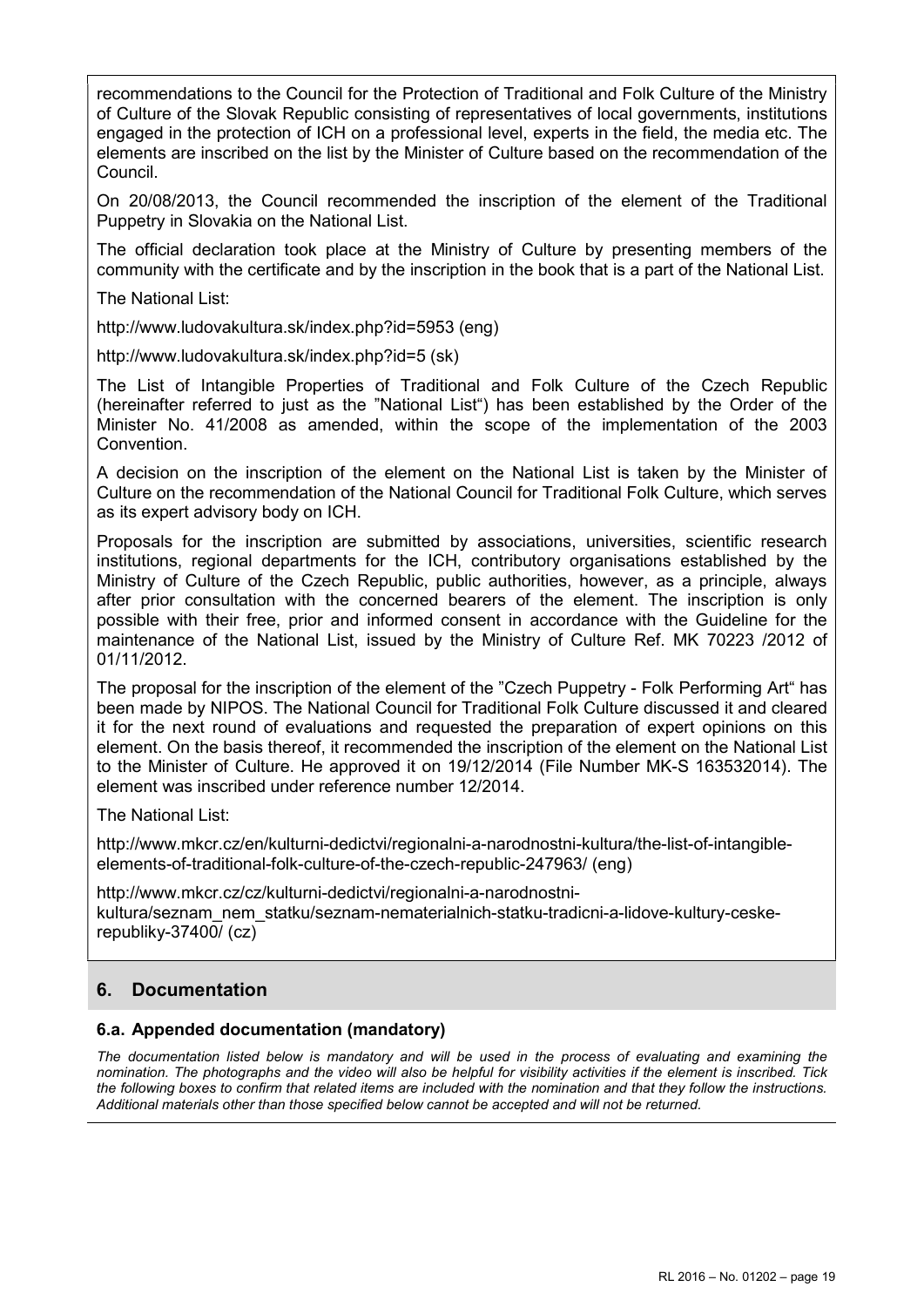| ⊠                                              | documentary evidence of the consent of communities, along with a translation into English or<br>French if the language of concerned community is other than English or French                                                                                                                                                                                                                                     |  |
|------------------------------------------------|-------------------------------------------------------------------------------------------------------------------------------------------------------------------------------------------------------------------------------------------------------------------------------------------------------------------------------------------------------------------------------------------------------------------|--|
| $\boxtimes$                                    | documentary evidence demonstrating that the nominated element is included in an inventory<br>of the intangible cultural heritage present in the territory(ies) of the submitting State(s)<br>Party(ies), as defined in Articles 11 and 12 of the Convention; such evidence shall include a<br>relevant extract of the inventory(ies) in English or in French, as well as in the original<br>language if different |  |
| $\boxtimes$                                    | 10 recent photographs in high definition                                                                                                                                                                                                                                                                                                                                                                          |  |
| $\boxtimes$                                    | cession(s) of rights corresponding to the photos (Form ICH-07-photo)                                                                                                                                                                                                                                                                                                                                              |  |
| $\bowtie$                                      | edited video (from 5 to 10 minutes), subtitled in one of the languages of the Committee<br>(English or French) if the language utilized is other than English or French                                                                                                                                                                                                                                           |  |
| $\bowtie$                                      | cession(s) of rights corresponding to the video recording (Form ICH-07-video)                                                                                                                                                                                                                                                                                                                                     |  |
| 6.b. Principal published references (optional) |                                                                                                                                                                                                                                                                                                                                                                                                                   |  |

Submitting States may wish to list, using a standard bibliographic format, principal published references providing supplementary information on the element, such as books, articles, audio-visual materials or websites. Such published works should not be sent along with the nomination.

Not to exceed one standard page.

BARTOŠ, Jaroslav. Komedie a hry českých lidových loutkářů, Praha, 1963.

BEZDĚK, Zdeněk. Dějiny české loutkové hry do r. 1945, Praha, 1983.

BLECHA, Jaroslav. 2011. Specifikum, jazyk a umělecké hodnoty tradičního českého loutkového divadla – odkaz nebo anachronizmus? in: Stopy času, str. 257-270, Brno, 2011.

BLECHA, Jaroslav. Rodinná loutková divadélka, skromné stánky múz, Brno, 2009.

BLECHA, Jaroslav. Rodinná loutková divadélka, herectvo na drátkách, Brno, 2013.

BLECHA, Jaroslav – JIRÁSEK, Pavel – JIRÁSEK, Václav. Česká loutka, Praha, 2008.

BOGATYREV, Petr. Lidové divadlo české a slovenské, Praha, 1940.

CESNAKOVÁ-MICHALCOVÁ, Milena. Česko-slovenská bábková hra o Faustovi in Slovenské divadlo 27 (1979), str.131-140.

DUBSKÁ, Alice. Dvě století českého loutkářství, Praha, 2004.

DUBSKÁ, Alice – JIRÁSEK, Pavel – JIRÁSKOVÁ, Marie – MALÍKOVÁ, Nina – MIKLOVIČOVÁ, Lucie. Obrazy z dějin českého loutkářství, Praha a Chrudim, 2012.

DVOŘÁK, Jan. Herectví s loutkou, Praha, 1997.

HAMAR, Juraj. Ľudové bábkové divadlo a bábkar Anton Anderle, Bratislava, 2008.

HAMAR, Juraj. Hry ľudových bábkarov Anderlovcov z Radvane, Bratislava, 2010.

HAMAR, Juraj. ed. Ľudové bábkové divadlo v Európe, Bratislava, 2010.

HAMAR, Juraj. Ľudové bábky v zbierke Antona Anderleho in Remeslo 9, str. 34-39, 2008.

HLEDÍKOVÁ-POLÍVKOVÁ, Ida. Komedianti – kočovníci – bábkari, Bratislava, 2006.

JIRÁSKOVÁ, Marie – JIRÁSEK, Pavel. Loutka a moderna, Praha, 2011.

KNÍŽÁK, Milan. Encyklopedie výtvarníků loutkového divadla v Českých zemích a na Slovensku od vystopovatelné minulosti do roku 1950, Praha, 2006.

LOUTKÁŘ - loutkářské periodikum, 1912 – dosud (dobové názvy).

LUTHER, Daniel. 2000. Ľudové divadlo in Slovensko: Európske kontexty ľudovej kultury, str. 237-259, Bratislava, 2000.

McCORMICK, John – PRATASIK, Bennie. Popular Puppet Theatre in Europe, 1800-1914, Cambridge, 2004.